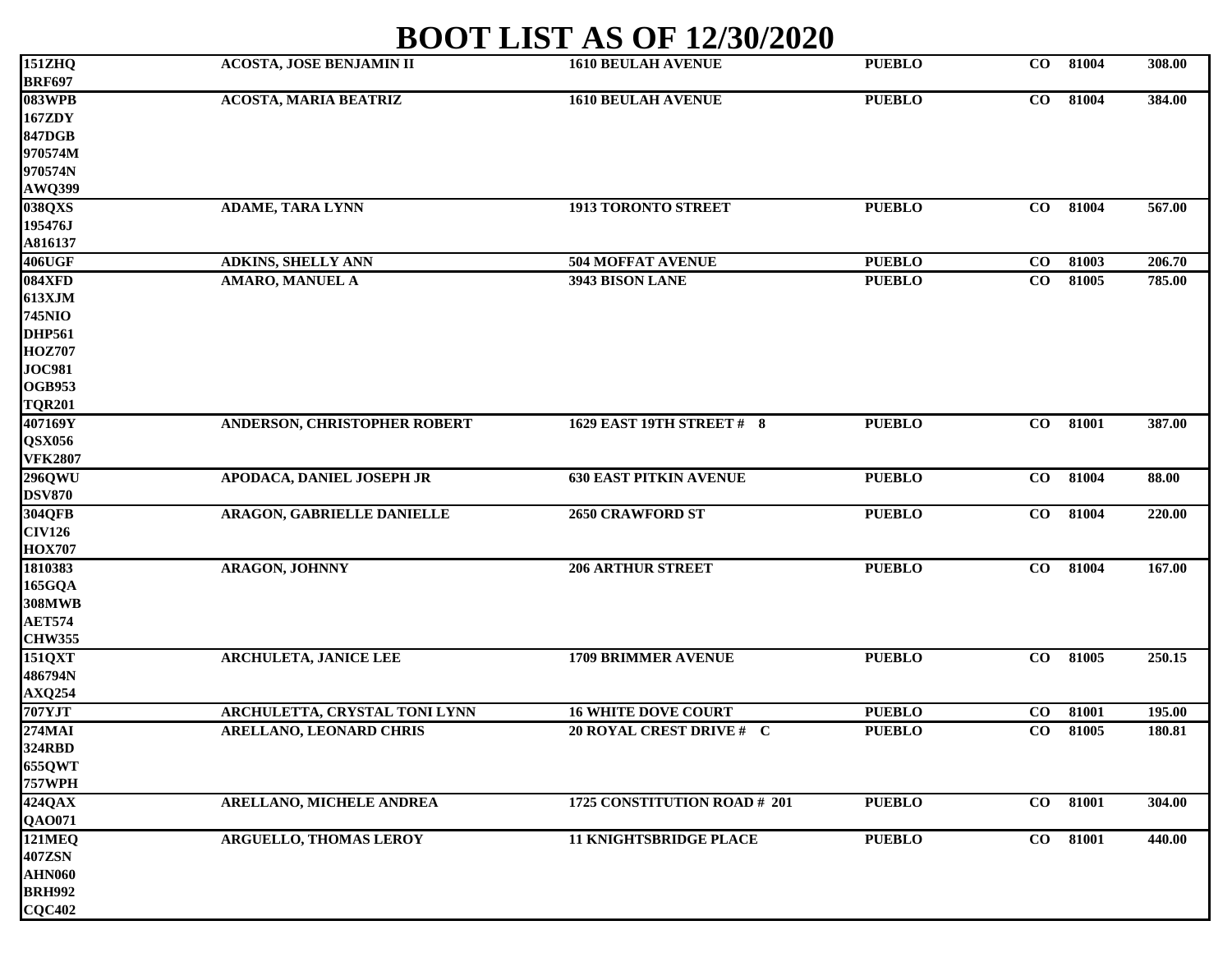| <b>761ZFQ</b>            | ATENCIO, CARLOS ANTHONY             | <b>1919 LAKE AVENUE</b>        | <b>PUEBLO</b>      | $\bf{CO}$       | 81004 | 453.72   |
|--------------------------|-------------------------------------|--------------------------------|--------------------|-----------------|-------|----------|
| 942WOU                   |                                     |                                |                    |                 |       |          |
| <b>AGF707</b>            |                                     |                                |                    |                 |       |          |
| 059GYJ                   | <b>ATENCIO, PEARL LYNN</b>          | 2640 LYNWOOD LANE              | <b>PUEBLO</b>      | $\bf CO$        | 81005 | 207.00   |
| <b>189SOM</b>            |                                     |                                |                    |                 |       |          |
| 254ORQ                   |                                     |                                |                    |                 |       |          |
| <b>608WPB</b>            |                                     |                                |                    |                 |       |          |
| <b>OAY320</b>            |                                     |                                |                    |                 |       |          |
| 655WWW                   | <b>ATENCIO, SUZANNE</b>             | 1920 WEST 13TH STREET # 106    | <b>PUEBLO</b>      | $\bf{CO}$       | 81003 | 241.40   |
| 968568M                  |                                     |                                |                    |                 |       |          |
| AEJH79                   |                                     |                                |                    |                 |       |          |
| <b>AFK463</b>            |                                     |                                |                    |                 |       |          |
| <b>AFK540</b>            |                                     |                                |                    |                 |       |          |
| QUG201                   |                                     |                                |                    |                 |       |          |
| <b>UBQ650</b>            |                                     |                                |                    |                 |       |          |
| 080XFD                   | <b>BAKER, TYRIE RAYLENE</b>         | 2139 EAST 14TH STREET          | <b>PUEBLO</b>      | CO              | 81001 | 248.05   |
| <b>898WPF</b>            |                                     |                                |                    |                 |       |          |
| <b>DHR431</b>            |                                     |                                |                    |                 |       |          |
| 190WYX                   | <b>BARELA, APRIL MARIE CELESTE</b>  | 2511 CALVERT                   | <b>PUEBLO</b>      | $\bf{CO}$       | 81001 | 352.00   |
| <b>616WYP</b>            |                                     |                                |                    |                 |       |          |
| <b>AVQ486</b>            |                                     |                                |                    |                 |       |          |
| <b>CHV901</b>            |                                     |                                |                    |                 |       |          |
| 559BGS                   | <b>BARELA, MARTIN J</b>             | 1610 N LACROSSE                | <b>PUEBLO</b>      | $\bf CO$        | 81001 | 279.00   |
| <b>VFD7724</b>           | <b>BEEGHLY, SUSAN RENEE</b>         | 225 COLORADO                   | <b>PUEBLO</b>      | $\bf CO$        | 81004 | 220.00   |
| 260QXB                   | <b>BERNAL, CRYSTAL MARIE</b>        | <b>1121 EAST 8TH STREET</b>    | <b>PUEBLO</b>      | $\bf{CO}$       | 81001 | 213.00   |
| 978QXR                   |                                     |                                |                    |                 |       |          |
| 979QXR                   |                                     |                                |                    |                 |       |          |
| <b>980QXR</b>            |                                     |                                |                    |                 |       |          |
| <b>AGV194</b>            |                                     |                                |                    |                 |       |          |
| QUG062                   |                                     |                                |                    |                 |       |          |
| 1GDL7D1B4FV507751        | BERNAL, JULIANNA ELEUTERIA          | 924 ASPEN CIR                  | <b>PUEBLO</b>      | $\bf{CO}$       | 81006 | 396.00   |
| 167QXR                   | BERUMEN, FRANCISCO MANUEL           | 1901 CONSTITUTION ROAD # 112   | <b>PUEBLO</b>      | $\bf CO$        | 81001 | 225.00   |
| <b>849CQO</b>            | <b>BRANIGAN-PALMER, LORI DENISE</b> | <b>109 PARK ROAD</b>           | <b>LA VETA</b>     | $\bf{CO}$       | 81055 | 253.00   |
| <b>DAW899</b>            |                                     |                                |                    |                 |       |          |
| <b>NAO644</b>            |                                     |                                |                    |                 |       |          |
| QGC319                   | <b>BREWTON, ERIC LAMONT</b>         | 431 EAST PITKIN AVENUE # 104   | <b>PUEBLO</b>      | $\bf CO$        | 81004 | 215.00   |
| 950YVA                   | BROWN-MCCORMICK, DEREK SHANE        | <b>207 SOUTH WIGGINS DRIVE</b> | <b>PUEBLO WEST</b> | $\bf{CO}$       | 81007 | 1,177.00 |
|                          |                                     |                                |                    |                 |       |          |
| <b>AHK809<br/>956TEN</b> | <b>BRUCH, MITCHEL JAMES</b>         | 10900 SMITH ROAD               | <b>DENVER</b>      | $\overline{co}$ | 80239 | 170.00   |
| <b>KQY952</b>            | <b>BURRER, WESTON CHARLES</b>       | 3335 BOBCAT LN                 | <b>PUEBLO</b>      | $\bf{CO}$       | 81005 | 220.00   |
|                          |                                     |                                |                    |                 |       |          |
| <b>NQK303</b><br>365DUH  | <b>CAGE, HENRY R</b>                | 2007 BELMONT AVENUE # 8        | <b>PUEBLO</b>      | $\bf{CO}$       | 81004 | 225.00   |
| <b>569WPF</b>            |                                     |                                |                    |                 |       |          |
| <b>634LPY</b>            |                                     |                                |                    |                 |       |          |
| <b>CJA852</b>            |                                     |                                |                    |                 |       |          |
| <b>DHJ195</b>            |                                     |                                |                    |                 |       |          |
| <b>EYQ045</b>            | <b>CAMPOS, SAMANTHA R</b>           | 2705 WEST 23RD STREET          | <b>PUEBLO</b>      | $\bf CO$        | 81003 | 220.00   |
| <b>169VLA</b>            | <b>CARSON, DEREK SCOTT</b>          | 2623 VINEWOOD LANE             | <b>PUEBLO</b>      | $\bf{CO}$       | 81005 | 189.63   |
| 422YBI                   |                                     |                                |                    |                 |       |          |
| <b>RAD302</b>            |                                     |                                |                    |                 |       |          |
|                          |                                     |                                |                    |                 |       |          |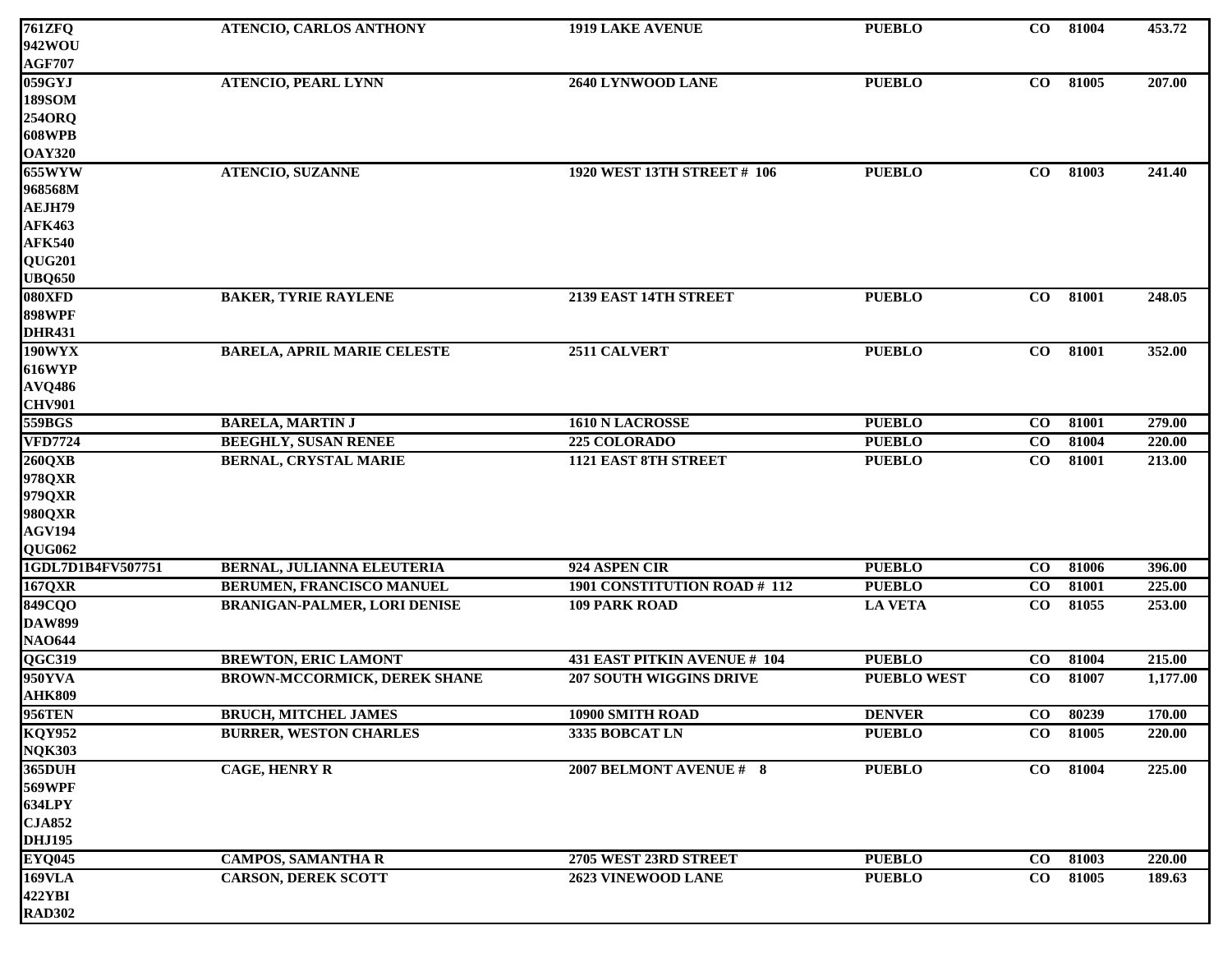| 385ZGQ            | <b>CASILLAS, GUILLERMO</b>           | 522 TYLER STREET                | <b>PUEBLO</b>           | $\bf{CO}$       | 81004 | 161.98 |
|-------------------|--------------------------------------|---------------------------------|-------------------------|-----------------|-------|--------|
| <b>652WPG</b>     |                                      |                                 |                         |                 |       |        |
| 977MJK            |                                      |                                 |                         |                 |       |        |
| <b>DHM951</b>     |                                      |                                 |                         |                 |       |        |
| <b>AFI360</b>     | <b>CASTILLO, DAVID MATHEW</b>        | <b>82 WEST BALDWYN DRIVE</b>    | <b>PUEBLO WEST</b>      | $\bf{CO}$       | 81007 | 353.00 |
| QSZ663            |                                      |                                 |                         |                 |       |        |
| <b>289WHS</b>     | <b>CHACON, DONALD JOSEPH</b>         | <b>1712 MORRISON AVENUE</b>     | <b>PUEBLO</b>           | $\bf{CO}$       | 81005 | 323.00 |
| 548POG            |                                      |                                 |                         |                 |       |        |
| 594JXD            |                                      |                                 |                         |                 |       |        |
| <b>UAQ504</b>     |                                      |                                 |                         |                 |       |        |
| QUC539            | <b>CHACON, VICTOR MARK</b>           | <b>315 WEST NORTHERN AVENUE</b> | <b>PUEBLO</b>           | $\overline{co}$ | 81004 | 220.00 |
| <b>225WHR</b>     | <b>CHAVEZ, SHERRI LYNETTE</b>        | 1621 N MONUMENT                 | <b>PUEBLO</b>           | $\overline{co}$ | 81001 | 426.00 |
| 512QXD            |                                      |                                 |                         |                 |       |        |
| 971TTJ            |                                      |                                 |                         |                 |       |        |
| 212DQJ            | <b>CHERRY, ANTOINE MAURICE</b>       | 900 WEST ABRIENDO AVENUE # B    | <b>PUEBLO</b>           | $\bf{CO}$       | 81004 | 208.45 |
| <b>263UGC</b>     |                                      |                                 |                         |                 |       |        |
| <b>895QWY</b>     | CHIGRO, HILARY LYNNE (GLASGOW)       | 2111 RANGEVIEW DRIVE            | <b>PUEBLO</b>           | $\bf{CO}$       | 81008 | 220.00 |
| <b>BRI400</b>     |                                      |                                 |                         |                 |       |        |
| 394UXA            | <b>CISNEROS-VALDEZ, ALVINA LUISA</b> | 512 WINDSOR LANE # 90           | <b>FOUNTAIN</b>         | $\bf{CO}$       | 80817 | 306.00 |
| 916YMY            |                                      |                                 |                         |                 |       |        |
| ADFF13            |                                      |                                 |                         |                 |       |        |
| <b>720AGI</b>     | <b>CLARK, JEREMY DANIEL</b>          | <b>1626 WABASH AVE</b>          | <b>PUEBLO</b>           | CO              | 81004 | 618.00 |
| 007558G           | <b>CLAYTON, AMANDA DAWN</b>          | <b>7475 COLTOB BLUFFS</b>       | <b>COLORADO SPRINGS</b> | $\bf{CO}$       | 80919 | 200.00 |
| Q01058            |                                      |                                 |                         |                 |       |        |
| 627PNY            | <b>CLISHAM, DEVON DANIELLE</b>       | <b>108 SOUTH GOLFVIEW DRIVE</b> | <b>PUEBLO WEST</b>      | $\bf{CO}$       | 81007 | 572.00 |
| 072YYG            | COCA, BERNADETTE LEEANN              | 215 NORTH SANTA FE AVENUE # 204 | <b>PUEBLO</b>           | $\bf CO$        | 81003 | 623.00 |
| <b>421QWT</b>     |                                      |                                 |                         |                 |       |        |
| <b>597HVU</b>     |                                      |                                 |                         |                 |       |        |
| <b>654ZUU</b>     |                                      |                                 |                         |                 |       |        |
| <b>164ZFQ</b>     | <b>COCA, TYRONE DAVIS</b>            | 200 RODEO WAY                   | <b>WOODLAND PARK</b>    | $\bf CO$        | 80863 | 289.00 |
| 570QWS            |                                      |                                 |                         |                 |       |        |
| <b>661MGQ</b>     |                                      |                                 |                         |                 |       |        |
| <b>AGV340</b>     |                                      |                                 |                         |                 |       |        |
| <b>BRI141</b>     |                                      |                                 |                         |                 |       |        |
| <b>CIY574</b>     |                                      |                                 |                         |                 |       |        |
| <b>DWQ420</b>     |                                      |                                 |                         |                 |       |        |
| <b>QUA980</b>     |                                      |                                 |                         |                 |       |        |
| <b>662VYP</b>     | <b>COEN, STEVEN THOMAS</b>           | <b>607 FLOYD LANE</b>           | <b>PUEBLO</b>           | $\bf{CO}$       | 81005 | 170.00 |
| <b>744TEP</b>     |                                      |                                 |                         |                 |       |        |
| <b>AFI420</b>     | COOKS, CHRISTOPHER LEE               | 2315 SPRAGUE AVENUE # 109       | <b>PUEBLO</b>           | $\bf CO$        | 81004 | 289.00 |
| <b>CHV411</b>     |                                      |                                 |                         |                 |       |        |
| <b>DHN950</b>     |                                      |                                 |                         |                 |       |        |
| SAJDA01C2YFL36881 |                                      |                                 |                         |                 |       |        |
| 209XGX            | <b>CORDOVA, MARQUES VINCENT</b>      | <b>421 BROADWAY AVE</b>         | <b>PUEBLO</b>           | $\bf{CO}$       | 81004 | 220.00 |
| 326DQJ            |                                      |                                 |                         |                 |       |        |
| 334YLC            |                                      |                                 |                         |                 |       |        |
| 489SFB            |                                      |                                 |                         |                 |       |        |
| <b>733NIR</b>     |                                      |                                 |                         |                 |       |        |
| <b>AFCD06</b>     |                                      |                                 |                         |                 |       |        |
| <b>PQK486</b>     |                                      |                                 |                         |                 |       |        |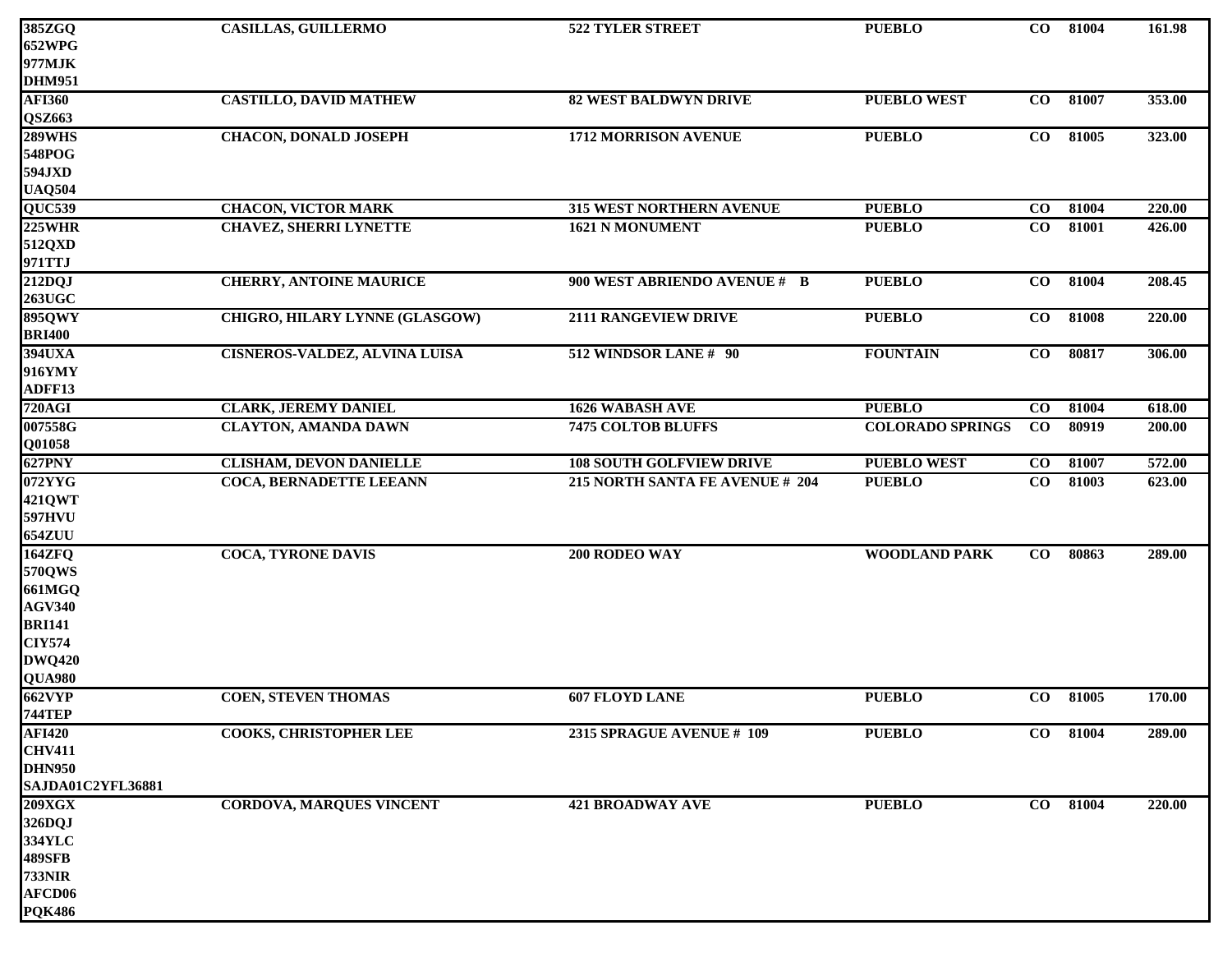| 834GQB            | <b>CORDOVA, SABRINA C</b>        | <b>2110 CARLEE DRIVE</b>        | <b>PUEBLO</b>           | $\overline{co}$ | 81005 | 256.00 |
|-------------------|----------------------------------|---------------------------------|-------------------------|-----------------|-------|--------|
| AEJD29            | <b>CORTEZ, HAIDI NIKOLLE</b>     | <b>602 EAST CRANSTON AVENUE</b> | <b>FOWLER</b>           | $\bf{CO}$       | 81039 | 396.00 |
| <b>BRC700</b>     |                                  |                                 |                         |                 |       |        |
| GZ0523            |                                  |                                 |                         |                 |       |        |
| <b>892ZDW</b>     | <b>CORTEZ, RAQUEL AMANDA</b>     | 1003 WEST 12TH STREET           | <b>PUEBLO</b>           | $\bf{CO}$       | 81003 | 216.41 |
| <b>JOA865</b>     |                                  |                                 |                         |                 |       |        |
| 655508            | <b>CRITES, DAVID TREVOR</b>      | <b>1339 CYPRESS STREET</b>      | <b>PUEBLO</b>           | $\bf CO$        | 81004 | 402.00 |
| <b>VIN70882</b>   |                                  |                                 |                         |                 |       |        |
| <b>851SQS</b>     | <b>CRITES, MICHAEL TANNER</b>    | <b>1710 COMANCHE RD</b>         | <b>PUEBLO</b>           | $\bf{CO}$       | 81001 | 431.00 |
| <b>DHM041</b>     |                                  |                                 |                         |                 |       |        |
| <b>DWQ851</b>     | <b>CROWDER, LASHAWN MARQUZIS</b> | 2002 MOWHAWK ROAD # 312         | <b>PUEBLO</b>           | $\bf CO$        | 81001 | 333.00 |
| <b>JOC048</b>     |                                  |                                 |                         |                 |       |        |
| O157204           |                                  |                                 |                         |                 |       |        |
| 463SOM            | <b>CRUZ, ERIC JOHN</b>           | <b>301 SOUTH PRAIRIE AVENUE</b> | <b>PUEBLO</b>           | $\overline{co}$ | 81005 | 121.19 |
| 568QWU            |                                  |                                 |                         |                 |       |        |
| 602WYW            |                                  |                                 |                         |                 |       |        |
| <b>774VYP</b>     |                                  |                                 |                         |                 |       |        |
|                   | <b>DEINES, ASHLEY MARIE</b>      | <b>208 7TH ST</b>               | <b>OVID</b>             | $\bf CO$        | 80744 | 254.00 |
| <b>BEBG11</b>     |                                  |                                 |                         |                 |       |        |
| <b>BLD487</b>     |                                  |                                 |                         |                 |       |        |
| <b>OAZ252</b>     |                                  |                                 |                         |                 |       |        |
| <b>OAZ253</b>     |                                  |                                 |                         |                 |       |        |
| <b>AFS562</b>     | <b>DEISLA, DESIREE FRANCES</b>   | <b>2807 IMPERIAL AVENUE</b>     | <b>PUEBLO</b>           | CO              | 81005 | 421.00 |
| <b>AFY227</b>     |                                  |                                 |                         |                 |       |        |
| QUC344            | DELACRUZ, ADOLFO JOSE            | <b>23 NORTH CIRCLE DRIVE</b>    | <b>COLORADO SPRINGS</b> | $\bf CO$        | 80909 | 183.60 |
| <b>YQP320</b>     |                                  |                                 |                         |                 |       |        |
| 197ZDZ            | DELAGARZA, ANDREA DARNELLE       | <b>120 GAMBLE LANE</b>          | <b>PUEBLO</b>           | CO              | 81001 | 176.00 |
| <b>DHS834</b>     |                                  |                                 |                         |                 |       |        |
| 077WPB            | <b>DOMINA, REBECCA S</b>         | 1104 EGAN AVENUE                | <b>PUEBLO</b>           | $\bf CO$        | 81006 | 245.00 |
| 427MDQ            |                                  |                                 |                         |                 |       |        |
| <b>CHN725</b>     |                                  |                                 |                         |                 |       |        |
| <b>NQI930</b>     |                                  |                                 |                         |                 |       |        |
| <b>UAQ954</b>     |                                  |                                 |                         |                 |       |        |
| <b>UAQ955</b>     |                                  |                                 |                         |                 |       |        |
| <b>783PNY</b>     | DURAN, REGINA                    | <b>1415 CLAREMONT AVENUE</b>    | <b>PUEBLO</b>           | CO              | 81004 | 269.00 |
| <b>CAJ876</b>     |                                  |                                 |                         |                 |       |        |
| 544DBM            | <b>EARLY, WILLIAM H</b>          | <b>2307 CAMERON STREET</b>      | <b>PUEBLO</b>           | $\bf CO$        | 81004 | 189.00 |
| 2FAPP36X9PB112486 | EICHENBAUM, BRITTANY MARIE       | 318 WEST MARBLE DRIVE # D       | <b>PUEBLO WEST</b>      | $\bf CO$        | 81007 | 336.00 |
| <b>412WYO</b>     |                                  |                                 |                         |                 |       |        |
| 535WHW            |                                  |                                 |                         |                 |       |        |
| 016GPK            | ELIAS, LETICIA RAMONA            | <b>1625 CEDAR STREET</b>        | <b>PUEBLO</b>           | $\bf CO$        | 81004 | 130.00 |
| 639HEA            |                                  |                                 |                         |                 |       |        |
| <b>058SBL</b>     | ESPINOZA, CHRISTOPHER PATRICK    | <b>2818 LAKEVIEW AVE</b>        | <b>PUEBLO</b>           | $\bf{CO}$       | 81005 | 148.34 |
| <b>BRF072</b>     |                                  |                                 |                         |                 |       |        |
| 395QWS            | ESTORGA, EMMANUEL XEXELA ANGEL   | 2037 MOHAWK ROAD                | <b>PUEBLO</b>           | $\bf{CO}$       | 81001 | 289.00 |
| 019PTQ            | <b>EVEN, MICHELLE LYNN</b>       | <b>8180 W. EVEN RD</b>          | <b>BEULAH</b>           | $\bf{CO}$       | 81023 | 220.00 |
| 455GYI            | <b>FARIS, FRANCES MARIE</b>      | 221 E MAHER                     | <b>PUEBLO WEST</b>      | $\bf CO$        | 81007 | 182.00 |
|                   |                                  |                                 |                         |                 |       |        |
| <b>877ZFQ</b>     | <b>FILES, MATTHEW RYAN</b>       | <b>14 ROYAL CREST DR #B</b>     | <b>PUEBLO</b>           | $\bf{CO}$       | 81005 | 217.45 |
| <b>AET421</b>     |                                  |                                 |                         |                 |       |        |
|                   |                                  |                                 |                         |                 |       |        |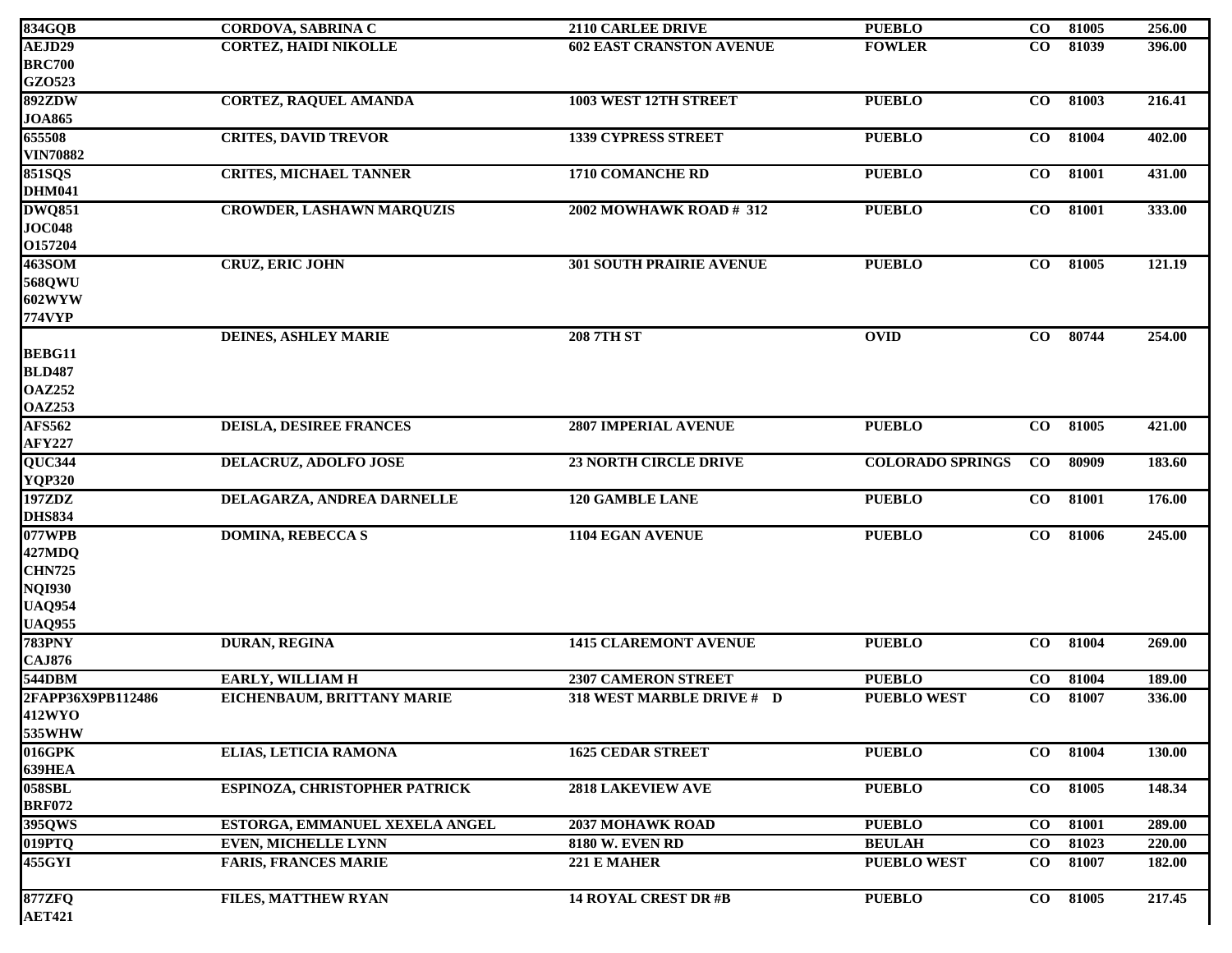| <b>AGV461</b>     |                                              |                              |                         |               |          |        |
|-------------------|----------------------------------------------|------------------------------|-------------------------|---------------|----------|--------|
| <b>JOC829</b>     |                                              |                              |                         |               |          |        |
| <b>354YHB</b>     | <b>FLOOD, CORNELIA</b>                       | 1735 ASH STREET              | <b>PUEBLO</b>           | CO            | 81001    | 354.18 |
| <b>762TTJ</b>     |                                              |                              |                         |               |          |        |
| <b>945UFT</b>     |                                              |                              |                         |               |          |        |
| <b>BWS648</b>     |                                              |                              |                         |               |          |        |
| AEJX44            | FLOOD, RAYMOND EUGENE                        | 1735 ASH STREET              | <b>PUEBLO</b>           | $\bf{CO}$     | 81001    | 220.00 |
| <b>QUE234</b>     |                                              |                              |                         |               |          |        |
| <b>654QWY</b>     | FONTECCHIO, TRACY A                          | 369 W MANGRUM DR             | <b>PUEBLO WEST</b>      | $\bf CO$      | 81007    | 250.00 |
| <b>981WHR</b>     |                                              |                              |                         |               |          |        |
| $020 \text{UGH}$  | <b>FOX, ERIC ZACHARY</b>                     | 1026 CYPRESS ST              | <b>PUEBLO</b>           | $\bf CO$      | 81004    | 209.00 |
| <b>120NIN</b>     |                                              |                              |                         |               |          |        |
| <b>AFY113</b>     |                                              |                              |                         |               |          |        |
| <b>327YYC</b>     | <b>FRAZIER, PENNY (DUNICH)</b>               | 36040 POACHERS COVE ST       | <b>SOLOTNA</b>          | $\mathbf{AK}$ | 99669    | 220.00 |
| <b>426WYS</b>     | FREEMAN, MICHAEL CHRISTOPHER                 | 5712 S I-25                  | <b>PUEBLO</b>           | $\bf CO$      | 81004    | 88.68  |
| 170DQL            | <b>GAGLIARDI, CAMEA J</b>                    | <b>13 SCOTLAND RD</b>        | <b>PUEBLO</b>           | $\bf CO$      | 81001    | 308.00 |
| <b>BWT401</b>     |                                              |                              |                         |               |          |        |
| 113ZDZ            | <b>GALLARDO, CHRISTIAN JOSEPH</b>            | 2001 JERRY MURPHY ROAD # 130 | <b>PUEBLO</b>           | $\bf CO$      | 81001    | 272.00 |
| <b>CHS626</b>     |                                              |                              |                         |               |          |        |
| 024RAX            | <b>GALLEGOS, ERNEST JULIAN JR</b>            | 3116 FRANKLIN AVE            | <b>PUEBLO</b>           | $\bf CO$      | 81008    | 224.00 |
| <b>850WPL</b>     |                                              |                              |                         |               |          |        |
| <b>AFK728</b>     |                                              |                              |                         |               |          |        |
| <b>775YUH</b>     | <b>GALLEGOS, MICHELLE STELLA (RODRIGUEZ)</b> | <b>32 YORKSHIRE RD #D</b>    | <b>PUEBLO</b>           | $\bf CO$      | 81001    | 248.90 |
| <b>HOY181</b>     |                                              |                              |                         |               |          |        |
| 299SBP            | <b>GALLEGOS, TERI ANN</b>                    | <b>163 GLENN PLACE</b>       | <b>PUEBLO</b>           | $\bf CO$      | 81001    | 196.00 |
| <b>339FWA</b>     |                                              |                              |                         |               |          |        |
| <b>GQR382</b>     |                                              |                              |                         |               |          |        |
| <b>187ZUV</b>     | <b>GALLINA, BOBBY JOE</b>                    | <b>48 PORTERO DR</b>         | <b>PUEBLO</b>           | $\bf CO$      | 81005    | 220.00 |
| <b>AHK076</b>     |                                              |                              |                         |               |          |        |
| <b>BMAH21</b>     |                                              |                              |                         |               |          |        |
| <b>UBQ933</b>     |                                              |                              |                         |               |          |        |
| 199RDT            | <b>GALLINA, RICHARD G</b>                    | 5702 TOMBSTONE TRAIL         | <b>COLORADO SPRINGS</b> | $\bf CO$      | 80923    | 219.00 |
| 046WOX            | <b>GARCIA, BEN</b>                           | <b>1208 TAYLOR AVE</b>       | <b>PUEBLO</b>           | CO            | 81006    | 224.00 |
| 1GNEK13R9XJ358614 |                                              |                              |                         |               |          |        |
| <b>200YHB</b>     |                                              |                              |                         |               |          |        |
| <b>293TTL</b>     |                                              |                              |                         |               |          |        |
| AEJH56            |                                              |                              |                         |               |          |        |
| <b>BRJ183</b>     |                                              |                              |                         |               |          |        |
| <b>QTA222</b>     |                                              |                              |                         |               |          |        |
| <b>ROZ032</b>     |                                              |                              |                         |               |          |        |
| 410297Y           | <b>GARCIA, ELISHA ANNJEANETTE</b>            | 23650 SHYLO DRIVE            | <b>PUEBLO</b>           |               | CO 81006 | 289.00 |
| <b>AGA717</b>     |                                              |                              |                         |               |          |        |
| QUF036            |                                              |                              |                         |               |          |        |
| <b>213BXU</b>     | <b>GARCIA, HELEN E</b>                       | 2209 MOLINE AVE              | <b>PUEBLO</b>           | $\bf{CO}$     | 81003    | 313.00 |
| <b>QSV319</b>     |                                              |                              |                         |               |          |        |
| 024SBT            | <b>GARCIA, IESHIA GINA</b>                   | <b>25 BELVISTA COURT</b>     | <b>PUEBLO</b>           | $\bf CO$      | 81001    | 334.00 |
| 543WOX            |                                              |                              |                         |               |          |        |
| <b>AEI895</b>     | <b>GARVER, SHARON MARIE</b>                  | <b>213 BONNYMEDE ROAD</b>    | <b>PUEBLO</b>           | $\bf CO$      | 81001    | 304.00 |
| <b>HOW209</b>     |                                              |                              |                         |               |          |        |
| OJG664            |                                              |                              |                         |               |          |        |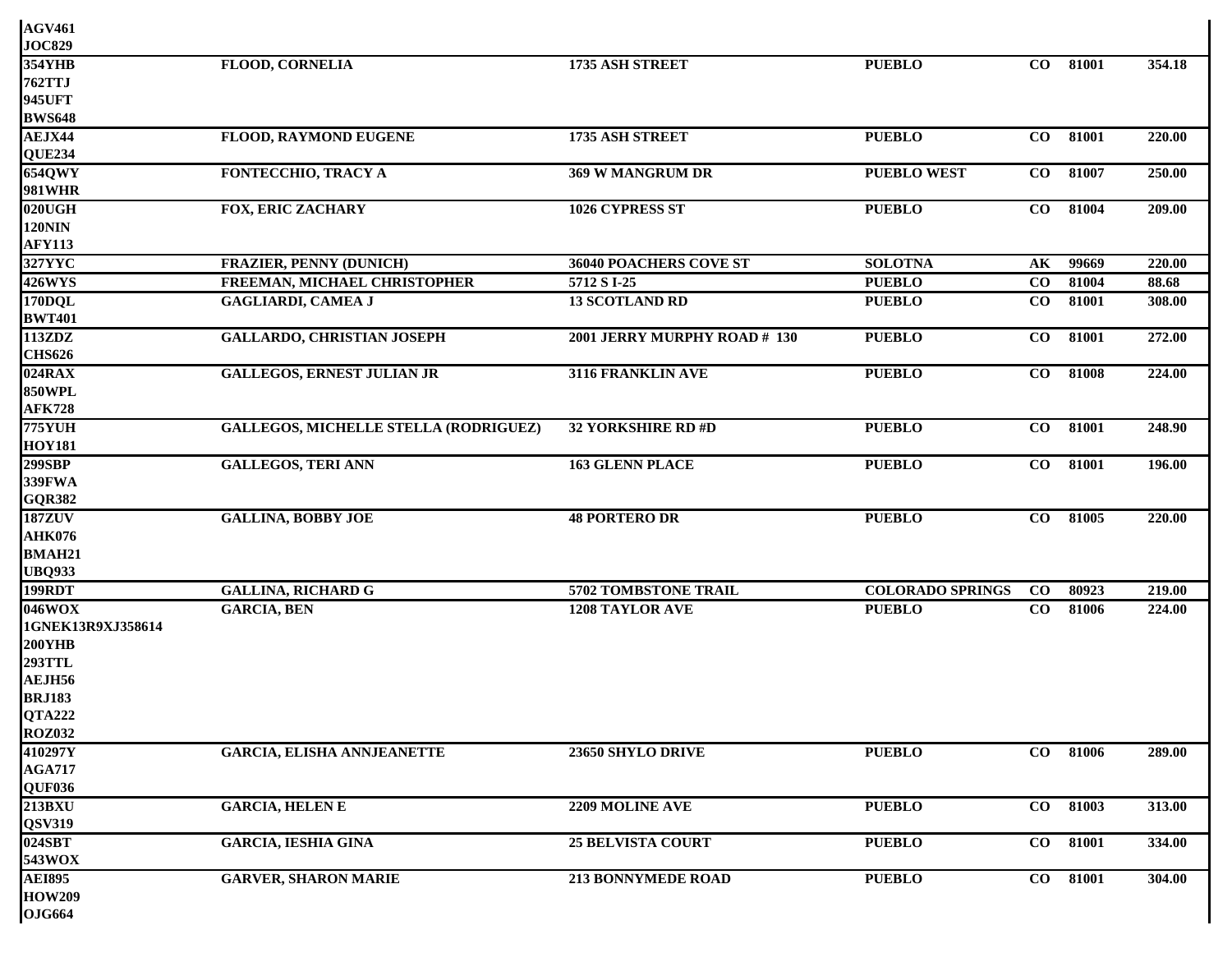| <b>TQR372</b>           |                               |                                    |                 |           |       |        |
|-------------------------|-------------------------------|------------------------------------|-----------------|-----------|-------|--------|
| <b>390WYU</b>           | <b>GLORIA, PAUL</b>           | 1004 CATALPA                       | <b>PUEBLO</b>   | $\bf CO$  | 81001 | 205.00 |
| AEKA91                  |                               |                                    |                 |           |       |        |
| <b>BWP749</b>           |                               |                                    |                 |           |       |        |
| <b>791LSK</b>           | <b>GONNERMAN, REAHANNA</b>    | <b>199 BRIDLE TRL</b>              | <b>PUEBLO</b>   | $\bf CO$  | 81005 | 245.00 |
| <b>NONE</b>             |                               |                                    |                 |           |       |        |
| <b>RCX232</b>           |                               |                                    |                 |           |       |        |
| 010UGG                  | <b>GONZALES, CINDY ANN</b>    | 3920 FARABAUGH LANE                | <b>PUEBLO</b>   | CO        | 81004 | 303.00 |
| <b>CHR713</b>           |                               |                                    |                 |           |       |        |
| <b>DHL642</b>           |                               |                                    |                 |           |       |        |
| <b>NQJ879</b>           |                               |                                    |                 |           |       |        |
| 1779088                 | <b>GONZALES, SHIRLEY ROSE</b> | 3240 WEST 14TH AVENUE              | <b>DENVER</b>   | CO        | 80204 | 251.00 |
| 347BOP                  |                               |                                    |                 |           |       |        |
| 089YHB                  | <b>GONZALES, TINA R</b>       | 1135 PINE STREET                   | <b>PUEBLO</b>   | $\bf CO$  | 81004 | 270.87 |
| <b>383HVY</b>           |                               |                                    |                 |           |       |        |
| 504JXA                  |                               |                                    |                 |           |       |        |
| <b>677TEL</b>           |                               |                                    |                 |           |       |        |
| <b>CHW854</b>           |                               |                                    |                 |           |       |        |
| <b>JOH870</b>           |                               |                                    |                 |           |       |        |
| <b>KQZ177</b>           |                               |                                    |                 |           |       |        |
| <b>NQJ539</b>           |                               |                                    |                 |           |       |        |
| 116MCQ                  | <b>GRANILLO, JESSICA LYNN</b> | <b>1539 CYPRESS</b>                | <b>PUEBLO</b>   | CO        | 81004 | 230.00 |
| <b>HOZ449</b>           |                               |                                    |                 |           |       |        |
| 340UGG                  | <b>GRAY, VIRGINIA ALEEN</b>   | <b>1206 ELM STREET</b>             | <b>PUEBLO</b>   | $\bf CO$  | 81004 | 233.00 |
| 387QFA                  | <b>GRIEGO, EDWARD DANIEL</b>  | 311 SPRING STREET                  | <b>PUEBLO</b>   | $\bf CO$  | 81003 | 245.00 |
| <b>DHR282</b>           |                               |                                    |                 |           |       |        |
| 162EJA                  | <b>GUERRERO, AMANDA L</b>     | <b>1901 NORTH GREENWOOD STREET</b> | <b>PUEBLO</b>   | CO        | 81003 | 220.00 |
| 5310RQ                  | <b>HACKE, STEPHANIE SUE</b>   | 2502 WEST 11TH STREET              | <b>PUEBLO</b>   | CO        | 81003 | 215.00 |
| 2MELM74W9VX72214        |                               |                                    |                 |           |       |        |
| 489YJT                  | HALING, AMBER JEAN            | 10900 SMITH RD                     | <b>DENVER</b>   | $\bf CO$  | 80239 | 170.00 |
| 975WOX                  |                               |                                    |                 |           |       |        |
| <b>202ZSO</b>           | HALL, REBECCA MONIQUE         | <b>2015 WEST ST</b>                | <b>PUEBLO</b>   | $\bf{CO}$ | 81003 | 208.00 |
| 462QFB                  |                               |                                    |                 |           |       |        |
| <b>BRG912</b>           |                               |                                    |                 |           |       |        |
| LQA557                  |                               |                                    |                 |           |       |        |
| 869QWU                  | <b>HALVERSON, CRAIG</b>       | 5500 HOUSMAN AVE                   | <b>PUEBLO</b>   | $\bf CO$  | 81004 | 216.00 |
| 024WCJ                  | <b>HARRIS, DAWN RENEE</b>     | <b>25450 HILLSIDE ROAD</b>         | <b>PUEBLO</b>   | $\bf CO$  | 81006 | 116.26 |
| <b>241GVT</b>           |                               |                                    |                 |           |       |        |
| 247SBN                  | HART, DONNA MARIE             | 420 WEST 12TH STREET # 4           | <b>PUEBLO</b>   | $\bf CO$  | 81003 | 189.00 |
| <b>895OPW</b>           |                               |                                    |                 |           |       |        |
| <b>CIX222</b>           |                               |                                    |                 |           |       |        |
| <b>AFI784</b>           | <b>HERNANDEZ, JAY</b>         | 1601 EAST 6TH STREET               | <b>PUEBLO</b>   | $\bf CO$  | 81001 | 484.00 |
| $455$ JJJ               | HERNANDEZ, MINDI MICHELLE     | <b>6 WALLFLOWER COURT</b>          | <b>PUEBLO</b>   | $\bf CO$  | 81001 | 206.05 |
| <b>751ZDV</b>           |                               |                                    |                 |           |       |        |
| <b>787QXD</b>           |                               |                                    |                 |           |       |        |
| <b>889UGF</b>           |                               |                                    |                 |           |       |        |
| <b>270ZZF</b>           | HERNANDEZ, NAOMI JEAN         | <b>102 AVONDALE BLVD</b>           | <b>AVONDALE</b> | $\bf CO$  | 81022 | 220.00 |
| A960630                 |                               |                                    |                 |           |       |        |
|                         |                               |                                    |                 |           |       |        |
| <b>ZAQ551</b><br>992VBG | HERNANDEZ, RHONDA R           | <b>101 BRIDLE TRL</b>              | <b>PUEBLO</b>   | $\bf CO$  | 81005 | 210.00 |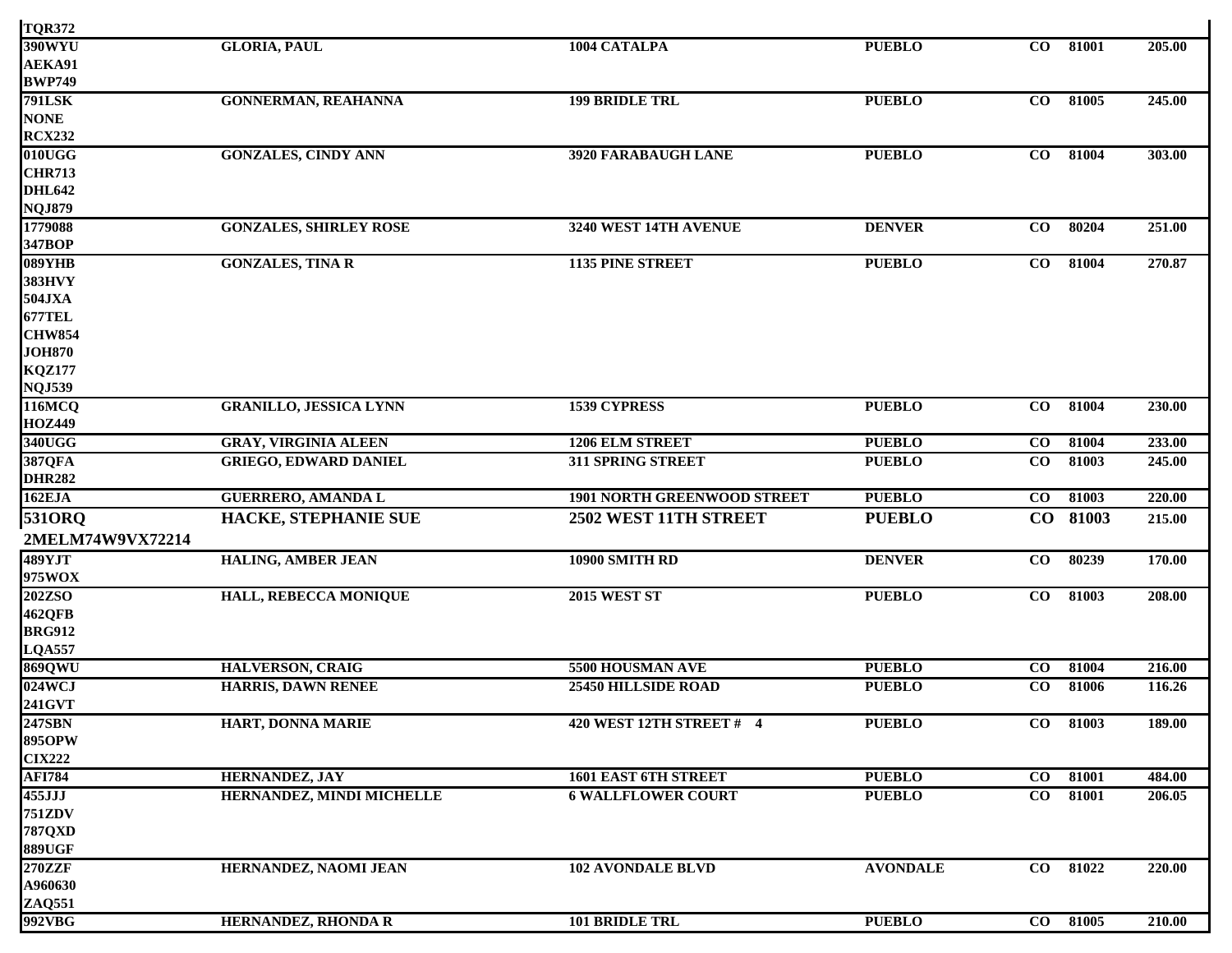| 1G2NF52E12M538622 | HERNANDEZ-MARTINEZ, HOLVIN          | <b>107 WEST 2ND STREET</b>  | <b>PUEBLO</b>           | CO        | 81003    | 408.50 |
|-------------------|-------------------------------------|-----------------------------|-------------------------|-----------|----------|--------|
| <b>OAZ349</b>     |                                     |                             |                         |           |          |        |
| <b>QSV614</b>     |                                     |                             |                         |           |          |        |
| 237ZSK            | HINTZMAN-GOMEZ, MARY F              | 1275 ZINNO BLVD             | <b>PUEBLO</b>           | CO        | 81006    | 251.00 |
| <b>UBQ862</b>     |                                     |                             |                         |           |          |        |
| <b>TYQ168</b>     | <b>HOLLAND, KELLY J</b>             | 114 WEST ADAMS AVENUE # 1   | <b>PUEBLO</b>           | $\bf CO$  | 81004    | 254.00 |
| 943704            | <b>HORVAT, REBECCA LYNN</b>         | 2255 FALLVIEW DRIVE         | <b>PUEBLO</b>           | $\bf CO$  | 81006    | 220.00 |
| 493701N           |                                     |                             |                         |           |          |        |
| <b>AEK038</b>     |                                     |                             |                         |           |          |        |
| <b>QST236</b>     |                                     |                             |                         |           |          |        |
| 284ZQQ            | <b>HOWES, SALVATORE JOHN</b>        | 721 W. ADAMS                | <b>PUEBLO</b>           | $\bf{CO}$ | 81004    | 316.00 |
| 471QWW            |                                     |                             |                         |           |          |        |
| <b>836TTF</b>     | <b>HUFFSTUTTER, TAD ELLIOT</b>      | 6540 DELMONICO DR #204      | <b>COLORADO SPRINGS</b> | $\bf{CO}$ | 80919    | 290.03 |
| <b>CYG457</b>     |                                     |                             |                         |           |          |        |
| 194YJT            | HUNTER, BILLY DEWAYNE               | <b>152 SCHIRRA</b>          | <b>PUEBLO</b>           | $\bf{CO}$ | 81001    | 209.00 |
| 294173H           |                                     |                             |                         |           |          |        |
| 552TTK            |                                     |                             |                         |           |          |        |
| 853WPJ            | <b>JACKSON, REBECCA LYNN</b>        | 999 FORTINO BLVD. # 30      | <b>PUEBLO</b>           | $\bf CO$  | 81008    | 238.00 |
| <b>794WPJ</b>     | <b>JARAMILLO, JOE LAWRENCE JR</b>   | 3214 W 18TH ST              | <b>PUEBLO</b>           | $\bf CO$  | 81003    | 95.08  |
| <b>884OPY</b>     | <b>JARAMILLO, WILLIAM JULIAN IV</b> | 2 HAMPTON                   | <b>PUEBLO</b>           | $\bf CO$  | 81001    | 239.00 |
|                   |                                     |                             |                         |           |          |        |
| 445SBM            | <b>JOHNSON, DARRELL J</b>           | 1314 LAKEVIEW AV #108       | <b>PUEBLO</b>           | $\bf{CO}$ | 81004    | 170.00 |
| 015LSB            | <b>JOHNSON, JAMIE CRYSTAL</b>       | 9481 COUNTY ROAD Y          | <b>LA JARA</b>          | $\bf CO$  | 81140    | 550.00 |
| 237SOG            | <b>JOHNSON, SARA LOUISE</b>         | <b>409 SOUTH 2ND STREET</b> | <b>ROCKY FORD</b>       | $\bf CO$  | 81067    | 299.00 |
| <b>306YMN</b>     |                                     |                             |                         |           |          |        |
| 571XEZ            |                                     |                             |                         |           |          |        |
| 411QXR            | <b>KABER, DENISE RENEA</b>          | 3901 FARABAUGH LN           | <b>PUEBLO</b>           | CO        | 81005    | 352.00 |
| <b>DHK694</b>     |                                     |                             |                         |           |          |        |
| <b>866QWS</b>     | KAUFMANN, ANDREW SCOTT              | <b>109 IDAHO AVE # 9W</b>   | <b>PUEBLO</b>           | $\bf CO$  | 81004    | 202.00 |
| <b>VFM5159</b>    |                                     |                             |                         |           |          |        |
| <b>267LAT</b>     | <b>KECK, JOSHUA ANTHONY</b>         | 2707 NORWICH AVE            | <b>PUEBLO</b>           | $\bf CO$  | 81003    | 180.00 |
| <b>412YUX</b>     |                                     |                             |                         |           |          |        |
| <b>888LAU</b>     |                                     |                             |                         |           |          |        |
| <b>AFE547</b>     |                                     |                             |                         |           |          |        |
| <b>AFE548</b>     |                                     |                             |                         |           |          |        |
| <b>CHN640</b>     |                                     |                             |                         |           |          |        |
| <b>OAX256</b>     |                                     |                             |                         |           |          |        |
| <b>TYQ859</b>     | <b>KEHL, CHRISTOPH</b>              | <b>8 CHURCHHILL ROAD</b>    | <b>PUEBLO</b>           | $\bf CO$  | 81001    | 264.00 |
| 994KBQ            | <b>KENICK, JESSICA JASMINE</b>      | 2006 ONEAL PLACE            | <b>PUEBLO</b>           |           | CO 81004 | 383.00 |
| <b>CHR807</b>     |                                     |                             |                         |           |          |        |
| <b>CIY309</b>     |                                     |                             |                         |           |          |        |
| <b>DHJ878</b>     |                                     |                             |                         |           |          |        |
| 748928            | KING, TARYN ALEXIS                  | 1100 EGAN AVENUE            | <b>PUEBLO</b>           | $\bf CO$  | 81006    | 333.00 |
| AEJM44            |                                     |                             |                         |           |          |        |
| <b>OAY173</b>     |                                     |                             |                         |           |          |        |
| <b>387MIQ</b>     | <b>LANTZ, TIMOTHY LEE</b>           | 1146 LONGWOOD AVE           | <b>PUEBLO</b>           | $\bf CO$  | 81004    | 406.36 |
| <b>855XUN</b>     | <b>LAWRENCE, EILEEN FRANCIS</b>     | <b>13485 WOODLAKE ROAD</b>  | <b>ELBERT</b>           | $\bf CO$  | 80106    | 369.00 |
| <b>275MJO</b>     | LEDBETTER, MICHAEL WAYNE            | 913 SOUTH HONEYSUCKLE DRIVE | <b>PUEBLO WEST</b>      | $\bf CO$  | 81007    | 220.00 |
| 664217N           |                                     |                             |                         |           |          |        |
| <b>783ZDW</b>     |                                     |                             |                         |           |          |        |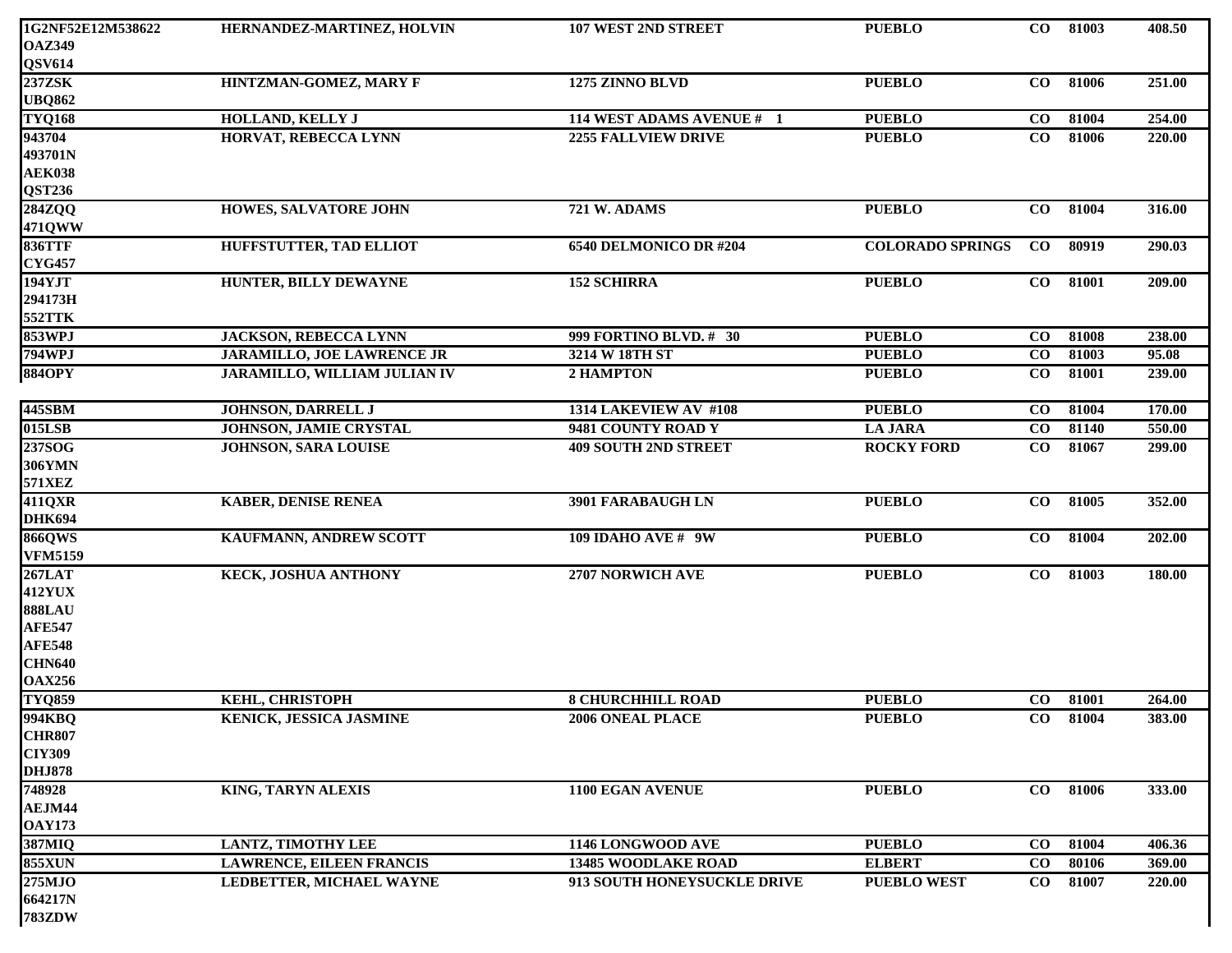| <b>QST869</b><br>016SOM | LEFEBRE, STEPHANIE HOPE        | 714 E. 6TH ST                  | <b>PUEBLO</b>      | $\bf{CO}$ | 81001 | 146.78 |
|-------------------------|--------------------------------|--------------------------------|--------------------|-----------|-------|--------|
| 136MDQ                  |                                |                                |                    |           |       |        |
| <b>234LAW</b>           |                                |                                |                    |           |       |        |
| <b>241UGH</b>           |                                |                                |                    |           |       |        |
| 511MJM                  |                                |                                |                    |           |       |        |
| <b>667PDB</b>           |                                |                                |                    |           |       |        |
| <b>783OPY</b>           |                                |                                |                    |           |       |        |
| <b>LQA439</b>           |                                |                                |                    |           |       |        |
| <b>738YVB</b>           | LEIBA, JUAN VILLALOBOS         | <b>1020 UTICA AVENUE</b>       | <b>PUEBLO</b>      | $\bf CO$  | 81001 | 264.00 |
| <b>AGF602</b>           |                                |                                |                    |           |       |        |
| <b>JOH663</b>           |                                |                                |                    |           |       |        |
| <b>QSY843</b>           | LILE, JOHNATHON C              | <b>839 SOUTH KLINE DRIVE</b>   | <b>PUEBLO WEST</b> | $\bf CO$  | 81007 | 215.00 |
| 470DVC                  | LONGORIA, NATHAN AARON         | <b>1229 PINE STREET</b>        | <b>PUEBLO</b>      | $\bf CO$  | 81004 | 150.00 |
| $052$ YLD               | <b>LOPEZ, ALBERT PATRICK</b>   | 601 S FOREST ST #313           | <b>DENVER</b>      | $\bf CO$  | 80246 | 240.00 |
| 060TZQ                  |                                |                                |                    |           |       |        |
| <b>RCX141</b>           |                                |                                |                    |           |       |        |
| <b>WON600</b>           |                                |                                |                    |           |       |        |
| 159MHz                  | <b>LOPEZ, LEONORE MARSHA</b>   | <b>2955 LAKEVIEW AVE</b>       | <b>PUEBLO</b>      | $\bf{CO}$ | 81005 | 279.00 |
| <b>200WPM</b>           |                                |                                |                    |           |       |        |
| 117SQV                  | <b>LOPEZ, SEBEDEO V</b>        | <b>2955 LAKEVIEW AVE</b>       | <b>PUEBLO</b>      | $\bf{CO}$ | 81005 | 326.00 |
| 503184P                 |                                |                                |                    |           |       |        |
| 551WYW                  |                                |                                |                    |           |       |        |
| <b>567SBK</b>           |                                |                                |                    |           |       |        |
| <b>AFB671</b>           |                                |                                |                    |           |       |        |
| <b>CHM927</b>           |                                |                                |                    |           |       |        |
| <b>DHJ678</b>           |                                |                                |                    |           |       |        |
| <b>DHV730</b>           |                                |                                |                    |           |       |        |
|                         |                                |                                |                    |           |       |        |
| <b>OAY964</b><br>515ORQ | <b>LOSCHEIDER, URIAH KYLE</b>  | <b>2609 OAKLAND AVENUE</b>     | <b>PUEBLO</b>      | $\bf{CO}$ | 81004 | 225.50 |
| 833YJV                  |                                |                                |                    |           |       |        |
| AEIY80                  |                                |                                |                    |           |       |        |
| <b>DWQ959</b>           |                                |                                |                    |           |       |        |
| <b>JOJ257</b>           |                                |                                |                    |           |       |        |
| $\overline{CQC236}$     | <b>LUCERO, STEPHANIE ROSA</b>  | 1218 N. NELSON AVE             | <b>PUEBLO</b>      | $\bf CO$  | 81001 | 240.00 |
| <b>708ZFQ</b>           | <b>LUCKINI, DERRICK STEVEN</b> | <b>11 YORKSHIRE RD</b>         | <b>PUEBLO</b>      | $\bf CO$  | 81001 | 301.04 |
| <b>826UGA</b>           |                                |                                |                    |           |       |        |
| 727512                  | <b>LUTHER, TAL JAMES</b>       | 111 BROADWAY AVENUE # 13       | <b>PUEBLO</b>      | $\bf{CO}$ | 81004 | 465.00 |
| <b>AFS409</b>           |                                |                                |                    |           |       |        |
| B077337                 |                                |                                |                    |           |       |        |
| <b>BO77337</b>          |                                |                                |                    |           |       |        |
| <b>CIV274</b>           |                                |                                |                    |           |       |        |
| 488946N                 | <b>MADDUX, DEVIN M</b>         | 820 DAKOTA AVE #4 (PO BOX 454) | <b>SIMLA</b>       | $\bf CO$  | 80835 | 293.00 |
| 938OSQ                  |                                |                                |                    |           |       |        |
| <b>AGH016</b>           |                                |                                |                    |           |       |        |
| 012MLQ                  | MALDONADO, GINA RENEE          | <b>1409 EAST 7TH STREET</b>    | <b>PUEBLO</b>      | $\bf CO$  | 81001 | 215.00 |
| 060QWZ                  |                                |                                |                    |           |       |        |
| 321WYP                  |                                |                                |                    |           |       |        |
| 368ZUU                  |                                |                                |                    |           |       |        |
| <b>384HVV</b>           |                                |                                |                    |           |       |        |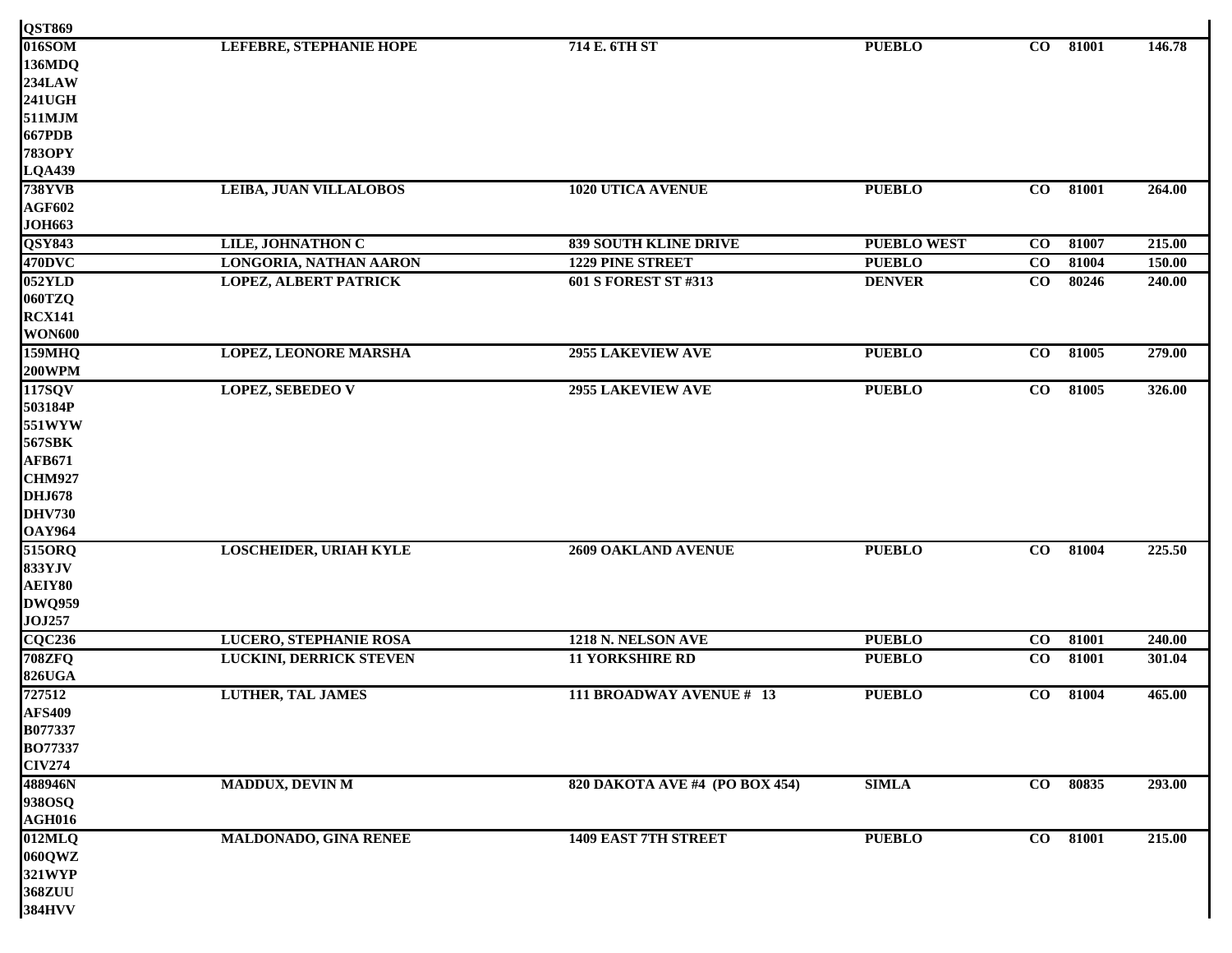| <b>687ORQ</b> |                                    |                                 |                    |                 |          |        |
|---------------|------------------------------------|---------------------------------|--------------------|-----------------|----------|--------|
| <b>715WYS</b> |                                    |                                 |                    |                 |          |        |
| 771ZJN        |                                    |                                 |                    |                 |          |        |
| 799ZSW        |                                    |                                 |                    |                 |          |        |
| 925MKQ        |                                    |                                 |                    |                 |          |        |
| <b>AFY361</b> |                                    |                                 |                    |                 |          |        |
| <b>CHX919</b> |                                    |                                 |                    |                 |          |        |
| <b>CIV716</b> |                                    |                                 |                    |                 |          |        |
| <b>HQK646</b> |                                    |                                 |                    |                 |          |        |
| <b>NQK646</b> |                                    |                                 |                    |                 |          |        |
| <b>793PCZ</b> | <b>MARRUJO, KATRINA RENAE</b>      | 1643 MOORE #12                  | <b>PUEBLO</b>      | $\bf{CO}$       | 81005    | 140.00 |
| <b>861FXW</b> |                                    |                                 |                    |                 |          |        |
| <b>HOW605</b> |                                    |                                 |                    |                 |          |        |
| <b>TQR832</b> | <b>MARSHALL, ANTHONY</b>           | <b>195 SOUTH STARDUST COURT</b> | <b>PUEBLO WEST</b> | $\bf CO$        | 81007    | 308.00 |
| <b>102VYM</b> | MARTINEZ, ALEXANDRA MONICA         | <b>1526 WABASH AVE</b>          | <b>PUEBLO</b>      | $\bf CO$        | 81004    | 259.00 |
| 395KFY        |                                    |                                 |                    |                 |          |        |
| 479TEM        | MARTINEZ, ALICE LORRAINE           | <b>1927 EAST EVANS AVENUE</b>   | <b>PUEBLO</b>      | $\bf{CO}$       | 81004    | 868.00 |
| 502MVU        |                                    |                                 |                    |                 |          |        |
| 517JJK        |                                    |                                 |                    |                 |          |        |
| G1P5522       |                                    |                                 |                    |                 |          |        |
| <b>764UGH</b> | MARTINEZ, DARLENE SIMONE           | <b>2410 E ROUTT</b>             | <b>PUEBLO</b>      | $\bf{CO}$       | 81004    | 191.00 |
| <b>AEI648</b> |                                    |                                 |                    |                 |          |        |
| <b>BRK008</b> |                                    |                                 |                    |                 |          |        |
| <b>OAX279</b> |                                    |                                 |                    |                 |          |        |
| <b>589TTI</b> | MARTINEZ, GENEVIEVE RENE           | 525 SCRANTON AVENUE             | <b>PUEBLO</b>      | $\bf{CO}$       | 81004    | 174.00 |
| <b>716TTD</b> | <b>MARTINEZ, JASON WARWICK</b>     | <b>621 WEST 7TH STREET</b>      | <b>PUEBLO</b>      | $\overline{co}$ | 81003    | 285.98 |
| 912PRF        |                                    |                                 |                    |                 |          |        |
| AEJP14        |                                    |                                 |                    |                 |          |        |
| <b>JOA467</b> |                                    |                                 |                    |                 |          |        |
| <b>BWU410</b> | MARTINEZ, JAZZ LIN                 | 1643 MOORE AVENUE # 5           | <b>PUEBLO</b>      | $\bf CO$        | 81005    | 414.00 |
| <b>QSR562</b> |                                    |                                 |                    |                 |          |        |
| <b>815YLC</b> | MARTINEZ, JOHN MICHAEL             | 3708 ELMWOOD CIRCLE             | <b>PUEBLO</b>      | CO              | 81005    | 336.00 |
| 917XJM        |                                    |                                 |                    |                 |          |        |
| <b>260WPM</b> | <b>MARTINEZ, KAREN MAE</b>         | <b>414 PALM ST</b>              | <b>PUEBLO</b>      | $\bf{CO}$       | 81003    | 175.00 |
| <b>300TVS</b> |                                    |                                 |                    |                 |          |        |
| 1084296       | <b>MARTINEZ, LARRY PAUL</b>        | 1613 WEST 17TH STREET           | <b>PUEBLO</b>      | $\bf{CO}$       | 81003    | 259.00 |
| 127UGI        |                                    |                                 |                    |                 |          |        |
| 059JYZ        | <b>MARTINEZ, PAULETTE RAE</b>      | 1725 WABASH AVENUE              | <b>PUEBLO</b>      | $\overline{C}$  | 81004    | 220.00 |
| <b>158YHB</b> | <b>MARTINEZ, ROCIO LUISA</b>       | <b>1680 IOLA ST</b>             | <b>AURORA</b>      | $\bf CO$        | 80010    | 245.00 |
| O023399       | MARTINEZ, SALVADORE JAY            | 1031 1/2 FEARNOW AVE            | <b>PUEBLO</b>      | $\bf{CO}$       | 81001    | 308.00 |
| 525GZF        | <b>MARTINEZ, TOMAS JOSE</b>        | 219 NORTH SANTA FE AVE # 304    | <b>PUEBLO</b>      | $\bf{CO}$       | 81003    | 220.00 |
| <b>136WPI</b> | <b>MASCARENAS, RAEANNE NATASHA</b> | 1710 EAST 15TH STREET           | <b>PUEBLO</b>      | $\bf{CO}$       | 81004    | 280.00 |
| 144633H       |                                    |                                 |                    |                 |          |        |
| <b>AFY825</b> |                                    |                                 |                    |                 |          |        |
| <b>AGA418</b> | <b>MATA, ALLAN MATTHEW</b>         | 321 W BIRDIE DR                 | <b>PUEBLO WEST</b> | $\bf CO$        | 81007    | 215.00 |
| <b>872CGY</b> | MCCLURE, SARA ZELDA                | 1323 E .18TH ST                 | <b>PUEBLO</b>      |                 | CO 81001 | 264.00 |
| <b>TZQ842</b> |                                    |                                 |                    |                 |          |        |
| <b>467WYX</b> | MCDONALD, JESSICA LEIGH            | <b>204 HOWARD AVENUE</b>        | <b>PUEBLO</b>      | $\bf CO$        | 81004    | 220.00 |
| <b>AFK014</b> |                                    |                                 |                    |                 |          |        |
|               |                                    |                                 |                    |                 |          |        |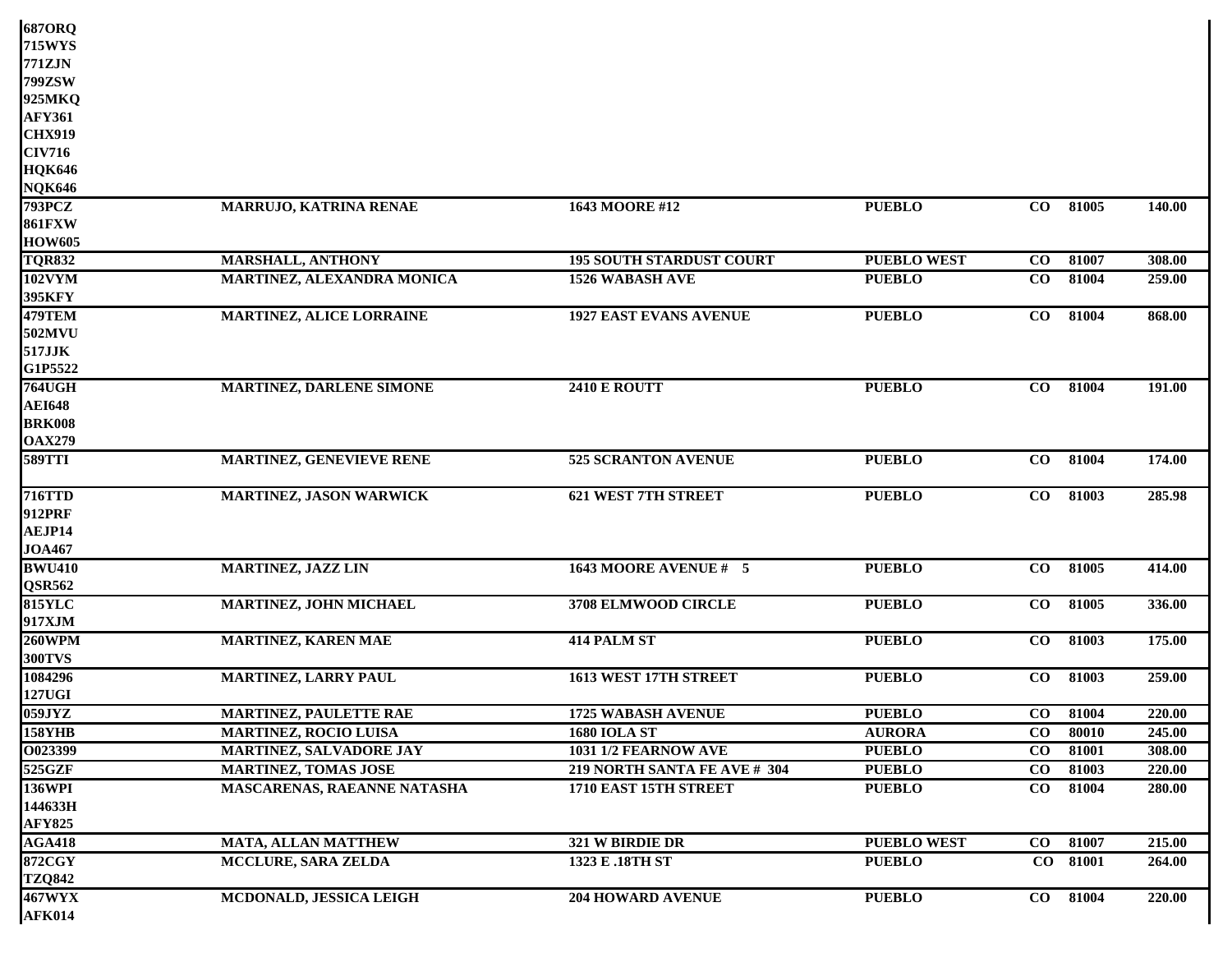| <b>BWU325</b>     |                                   |                               |                         |           |          |        |
|-------------------|-----------------------------------|-------------------------------|-------------------------|-----------|----------|--------|
| <b>DHL791</b>     |                                   |                               |                         |           |          |        |
| <b>JOK332</b>     |                                   |                               |                         |           |          |        |
| 536XQC            | <b>MEDINA, SHIRLEY ANN</b>        | 1439 SPRUCE                   | <b>PUEBLO</b>           | CO        | 81004    | 210.00 |
| <b>566UFU</b>     |                                   |                               |                         |           |          |        |
| <b>427SBV</b>     | MINOGUE, JEAN HOWARD (HUME)       | 912 BRAGDON                   | <b>COLORADO SPRINGS</b> | $\bf{CO}$ | 81004    | 238.00 |
| <b>BRJ152</b>     |                                   |                               |                         |           |          |        |
| A978720           | MONTOUR, SHAELYNN M               | <b>68 SOUTH GOLFWOOD DR W</b> | <b>PUEBLO WEST</b>      | $\bf CO$  | 81007    | 308.00 |
| <b>AGW464</b>     |                                   |                               |                         |           |          |        |
| <b>CHN996</b>     |                                   |                               |                         |           |          |        |
| <b>UAQ683</b>     |                                   |                               |                         |           |          |        |
| 573801L           | MONTOYA, ANTOINETTE RAEANN        | 819 W 12TH ST #2              | <b>PUEBLO</b>           | $\bf{CO}$ | 81003    | 320.00 |
| <b>AUQ331</b>     | MONTOYA, MARILYN                  | <b>3 FULL MOON COURT</b>      | <b>PUEBLO</b>           | $\bf CO$  | 81001    | 220.00 |
| <b>582WPC</b>     | MONTOYA, MARY ELIZABETH           | 10900 SMITH ROAD              | <b>DENVER</b>           | CO        | 80239    | 201.00 |
| <b>306TQT</b>     | MONTOYA, STEPHANIE MICHELLE       | 4289 MIRA LINDA PT #1214      | <b>COLORADO SPRINGS</b> | $\bf{CO}$ | 80919    | 80.97  |
| <b>687YJW</b>     |                                   |                               |                         |           |          |        |
| <b>728WOY</b>     |                                   |                               |                         |           |          |        |
| 938316J           |                                   |                               |                         |           |          |        |
| <b>WOQ532</b>     |                                   |                               |                         |           |          |        |
| 369UGI            | MONTOYA, TRACY MONICA             | 2010 LA SALLE ROAD            | <b>PUEBLO</b>           | $\bf{CO}$ | 81006    | 229.00 |
| 576SBV            |                                   |                               |                         |           |          |        |
| <b>KQY661</b>     |                                   |                               |                         |           |          |        |
| <b>660UFX</b>     | NAZARIO, RYAN YARNELL             | 132 W B ST #3L                | <b>PUEBLO</b>           | $\bf CO$  | 81003    | 186.00 |
| <b>780WOW</b>     |                                   |                               |                         |           |          |        |
| <b>AGH175</b>     |                                   |                               |                         |           |          |        |
| <b>DWQ583</b>     |                                   |                               |                         |           |          |        |
| <b>561UGH</b>     | <b>NORIEGA, ERIN LEIGHAN</b>      | 2811 EAST ORMAN AVENUE        | <b>PUEBLO</b>           | $\bf CO$  | 81004    | 422.17 |
| <b>584TTG</b>     |                                   |                               |                         |           |          |        |
| 1GEWH54T8ND351260 | NOVAK, CHARLENE TERRI             | <b>5 LUPINE CT</b>            | <b>PUEBLO</b>           | $\bf CO$  | 81001    | 171.00 |
| 653YJU            |                                   |                               |                         |           |          |        |
| <b>983UFT</b>     |                                   |                               |                         |           |          |        |
| AEJS66            | OREILLY-CASAUS, SEAN ELIZABETH    | 1271 SOUTH ASPEN ROAD         | <b>PUEBLO</b>           | $\bf CO$  | 81006    | 220.00 |
| <b>JOD969</b>     |                                   |                               |                         |           |          |        |
| 048MJK            | ORTEGA, DAVID LAURENCE            | <b>850 EAST EVANS AVENUE</b>  | <b>PUEBLO</b>           | CO        | 81004    | 233.00 |
| 630MJI            |                                   |                               |                         |           |          |        |
| <b>351TER</b>     | ORTIZ, AARON ARMANDO              | <b>22 WHEATRIDGE DRIVE</b>    | <b>PUEBLO</b>           | $\bf CO$  | 81005    | 233.07 |
| 596SOM            |                                   |                               |                         |           |          |        |
| <b>943WPK</b>     | OWENS, LAKESHA NICOLE (GUTIERREZ) | 2120 WEST STREET              | <b>PUEBLO</b>           | $\bf CO$  | 81003    | 166.00 |
| <b>200VYP</b>     | PADALLIA, CATRINA RENEE           | 2018 VINEWOOD LANE #9         | <b>PUEBLO</b>           |           | CO 81005 | 55.01  |
| 432MDQ            |                                   |                               |                         |           |          |        |
| <b>CIZ674</b>     |                                   |                               |                         |           |          |        |
| O077827           |                                   |                               |                         |           |          |        |
| <b>398IRF</b>     | PADILLA, MICHAEL ANTHONY          | <b>1643 MOORE AVE #2</b>      | <b>PUEBLO</b>           | $\bf CO$  | 81005    | 204.00 |
| <b>473WPA</b>     |                                   |                               |                         |           |          |        |
| <b>868PFW</b>     |                                   |                               |                         |           |          |        |
| 623WOU            | PADILLA, VALERIE JUNE             | <b>1321 LAKEVIEW AVENUE</b>   | <b>PUEBLO</b>           |           | CO 81004 | 219.30 |
| AEKF95            |                                   |                               |                         |           |          |        |
| <b>CHW269</b>     |                                   |                               |                         |           |          |        |
| <b>DHS726</b>     |                                   |                               |                         |           |          |        |
| <b>HOU787</b>     |                                   |                               |                         |           |          |        |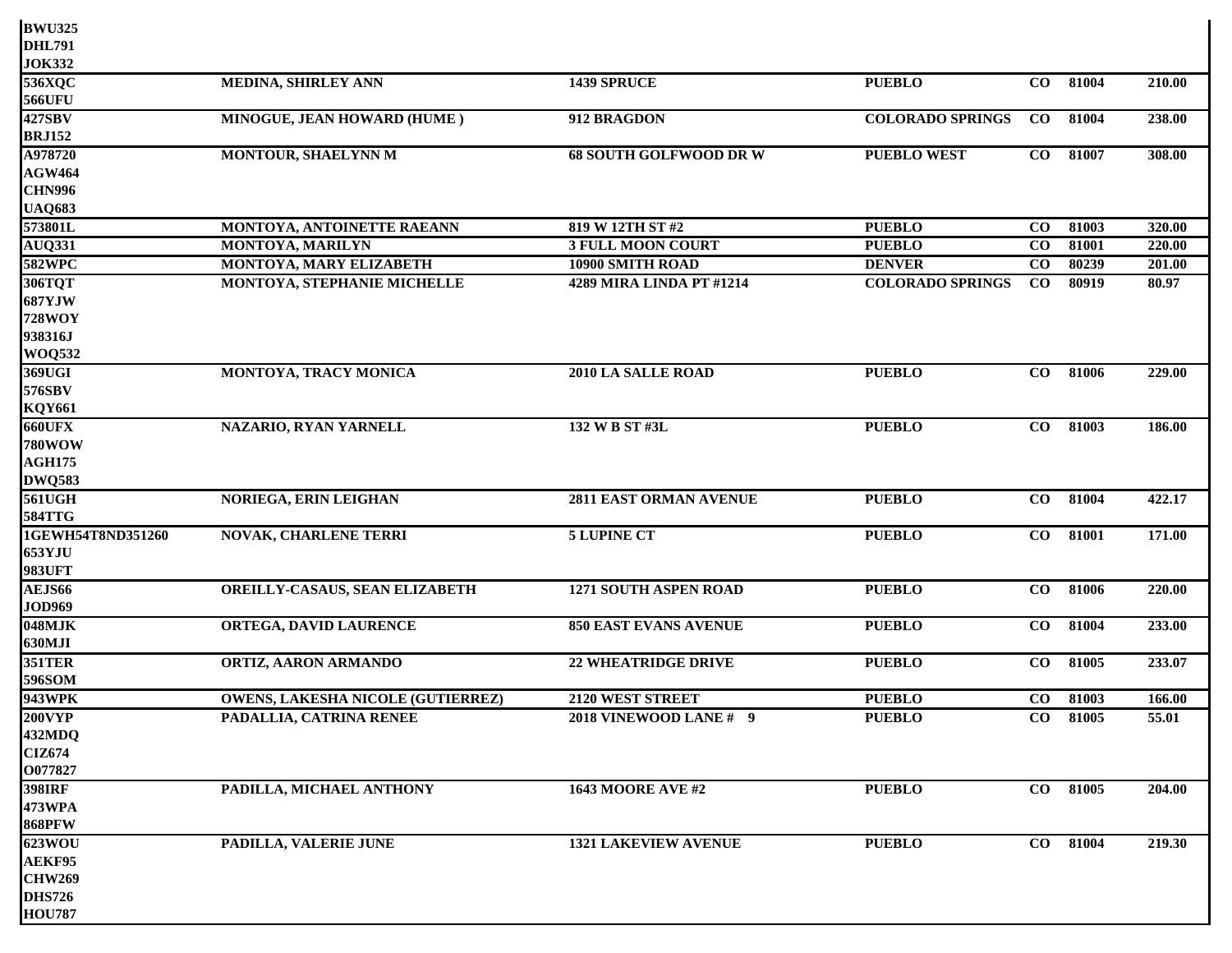| <b>681QXS</b> | PALIDER, DANIELLE M                   | <b>1917 LIBERTY DRIVE</b>    | <b>PUEBLO</b>           | $\bf CO$  | 81006    | 344.00 |
|---------------|---------------------------------------|------------------------------|-------------------------|-----------|----------|--------|
| <b>AGF413</b> |                                       |                              |                         |           |          |        |
| <b>OAX432</b> | PALMER, KENYETTA COYWANNA             | <b>1644 GARWOOD DRIVE</b>    | <b>PUEBLO</b>           | $\bf CO$  | 81005    | 220.00 |
| <b>873WOX</b> | PANDO, ALEXANDRA ERIN                 | 2813 ACERO AVE               | <b>PUEBLO</b>           | $\bf CO$  | 81004    | 147.00 |
| 296BON        | PARADISO, CATHERINE                   | <b>6838 RAVENCREST DRIVE</b> | <b>COLORADO SPRINGS</b> | $\bf CO$  | 80919    | 204.00 |
| <b>277WHS</b> | PARKER, GIANA (VALDEZ)                | 1715 1/2 E. 8TH              | <b>PUEBLO</b>           | $\bf CO$  | 81001    | 333.00 |
| <b>NQK706</b> |                                       |                              |                         |           |          |        |
| 407MJQ        | PARKS, EDWARD ROGER                   | 1414 NORTH SANTA FE AVE # 1K | <b>PUEBLO</b>           | $\bf{CO}$ | 81003    | 628.08 |
| 542WPJ        |                                       |                              |                         |           |          |        |
| <b>854QWS</b> |                                       |                              |                         |           |          |        |
| <b>HOZ942</b> |                                       |                              |                         |           |          |        |
| <b>JOD345</b> |                                       |                              |                         |           |          |        |
| <b>NONE</b>   |                                       |                              |                         |           |          |        |
| <b>QUC343</b> |                                       |                              |                         |           |          |        |
| <b>KQZ708</b> | PELC, JAMI LYNN                       | 934 ELM STREET               | <b>PUEBLO</b>           | $\bf{CO}$ | 81004    | 210.48 |
| 306SBP        | PERALTA, FRANK MICHAEL                | <b>341 WRIGHT ST #9</b>      | <b>LAKEWOOD</b>         | $\bf CO$  | 80228    | 158.00 |
| <b>DOH643</b> |                                       |                              |                         |           |          |        |
| <b>151WYW</b> | PFANNENSCHMID, KACEY JOSEPHINE        | <b>218 NEWMAN AVENUE</b>     | <b>PUEBLO</b>           | $\bf CO$  | 81005    | 291.00 |
| <b>JOM372</b> |                                       |                              |                         |           |          |        |
| <b>JOM373</b> |                                       |                              |                         |           |          |        |
| 158ZDZ        | PRATER, ANNETTE                       | 38520 SOUTH ROAD             | <b>PUEBLO</b>           | $\bf CO$  | 81006    | 128.00 |
| AELQ35        | <b>QUINTANA, DEBORAH PAULINE</b>      | 2731 BALTIMORE AVENUE        | <b>PUEBLO</b>           | $\bf CO$  | 81003    | 245.00 |
| AELQ37        |                                       |                              |                         |           |          |        |
| CIZ673        |                                       |                              |                         |           |          |        |
| <b>DSX368</b> |                                       |                              |                         |           |          |        |
| QUC998        |                                       |                              |                         |           |          |        |
| 561LGL        | QUINTANA, JEANNE JUDITH               | <b>48 PORTERO DRIVE</b>      | <b>PUEBLO</b>           | $\bf{CO}$ | 81005    | 132.00 |
| A309383       |                                       |                              |                         |           |          |        |
| <b>BMAH21</b> |                                       |                              |                         |           |          |        |
| <b>253LBB</b> | <b>RAHNN, BRIDGET JOY</b>             | 1208 LAKE AVE                | <b>PUEBLO</b>           | $\bf CO$  | 81004    | 117.16 |
| <b>AFV871</b> | RAMOS, REGINA JESSICA                 | 523 EAST MESA AVENUE         | <b>PUEBLO</b>           | $\bf CO$  | 81006    | 295.00 |
| <b>KQW344</b> |                                       |                              |                         |           |          |        |
| <b>AQK928</b> | <b>REINKE, JOSEPH JAMES</b>           | 3453 WEST 109TH CIRCLE       | <b>WESTMINISTER</b>     | $\bf{CO}$ | 80031    | 838.00 |
| <b>CLY983</b> |                                       |                              |                         |           |          |        |
| <b>EUQ655</b> |                                       |                              |                         |           |          |        |
| <b>ODE679</b> |                                       |                              |                         |           |          |        |
| <b>SOD016</b> |                                       |                              |                         |           |          |        |
| 416WPI        | RICHTER, STEVEN EMIL                  | 3005 BAY STATE AVE #150      | <b>PUEBLO</b>           | $\bf CO$  | 81005    | 268.00 |
| 603QFB        | RINCON, ALLIYAH LUVINA                | <b>12 IRONWEED DRIVE</b>     | <b>PUEBLO</b>           |           | CO 81001 | 260.00 |
| <b>AGF027</b> |                                       |                              |                         |           |          |        |
| <b>224MEQ</b> | <b>RIVAS, ROSALINDA</b>               | 306 BROADWAY AVENUE # 3      | <b>PUEBLO</b>           | $\bf{CO}$ | 81004    | 220.00 |
| <b>267TTH</b> | RODRIGUEZ, LOUISE MICHELLLE (VEIARDE) | 1113 BELMONT                 | <b>PUEBLO</b>           | $\bf CO$  | 81004    | 273.00 |
| <b>416MDQ</b> |                                       |                              |                         |           |          |        |
| <b>AWQ016</b> |                                       |                              |                         |           |          |        |
| <b>073VUP</b> | ROHUS, SHONNA DAWN (MERRIL)           | 1505 NORTH 6TH STREET        | <b>CANON CITY</b>       |           | CO 81212 | 254.00 |
| <b>678UXL</b> |                                       |                              |                         |           |          |        |
| <b>CQY654</b> |                                       |                              |                         |           |          |        |
| <b>291UGH</b> | ROMERO, CHRISTY LYNN                  | <b>1619 PINE STREET</b>      | <b>PUEBLO</b>           | $\bf CO$  | 81004    | 204.00 |
| 401ZDX        |                                       |                              |                         |           |          |        |
| 653GPQ        |                                       |                              |                         |           |          |        |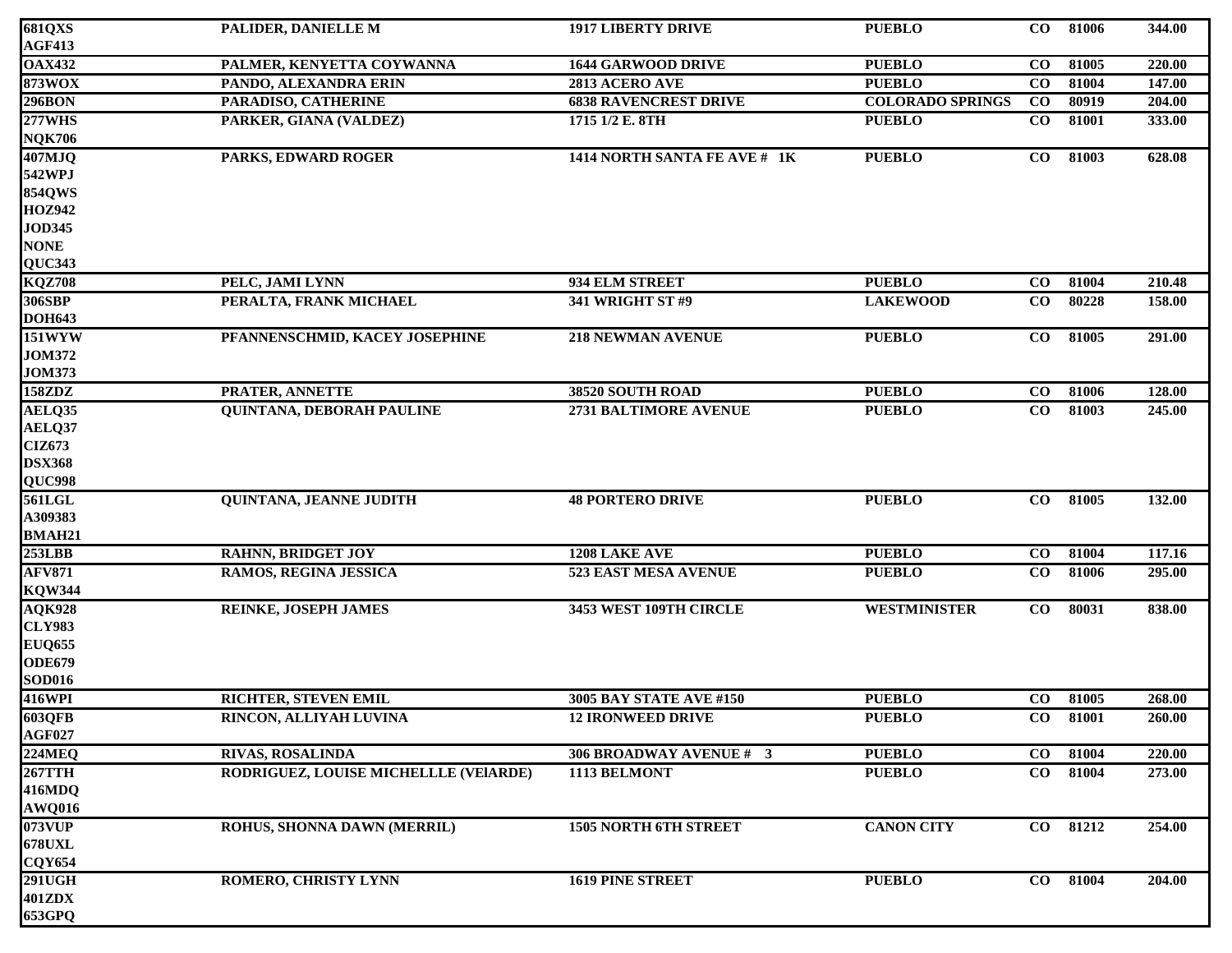| <b>767WAZ</b>  | ROMERO, GAILYNN (SANDOVAL)       | 1326 WEST 29TH STREET        | <b>PUEBLO</b> | $\bf{CO}$ | 81008 | 88.00  |
|----------------|----------------------------------|------------------------------|---------------|-----------|-------|--------|
| <b>DSV984</b>  |                                  |                              |               |           |       |        |
| <b>UBQ458</b>  |                                  |                              |               |           |       |        |
| 295WPG         | <b>ROMERO, TERI ANN</b>          | <b>4890 WYANDOT STREET</b>   | <b>DENVER</b> | $\bf{CO}$ | 80221 | 233.00 |
| 361TTG         |                                  |                              |               |           |       |        |
| 615WOZ         |                                  |                              |               |           |       |        |
| <b>713RMR</b>  | <b>ROSALES, ERIC DAVID</b>       | <b>217 S GRANDE AVE #307</b> | <b>PUEBLO</b> | $\bf CO$  | 81003 | 343.97 |
| <b>765TET</b>  | <b>RUSSO, DAVID RAY</b>          | 2025 JERRY MURPHY ROAD # 137 | <b>PUEBLO</b> | $\bf CO$  | 81001 | 170.00 |
| A364916        | <b>SALAZAR, DAVID LEROY</b>      | <b>38 YORKSHIRE ROAD #A</b>  | <b>PUEBLO</b> | $\bf CO$  | 81001 | 249.00 |
| <b>UEQ248</b>  |                                  |                              |               |           |       |        |
| <b>782YHB</b>  | SALINAS, VALERIA YVETTE          | 2314 ALMA AVE # D            | <b>PUEBLO</b> | $\bf CO$  | 81004 | 254.00 |
| <b>AGH872</b>  |                                  |                              |               |           |       |        |
| <b>NQJ933</b>  |                                  |                              |               |           |       |        |
| 773SQV         | <b>SAMMS, JEFFREY MICHAEL</b>    | <b>2013 CEDAR STREET</b>     | <b>PUEBLO</b> | $\bf{CO}$ | 81004 | 308.00 |
| <b>AFV006</b>  |                                  |                              |               |           |       |        |
| B056803        |                                  |                              |               |           |       |        |
| B065471        |                                  |                              |               |           |       |        |
| <b>CIU061</b>  |                                  |                              |               |           |       |        |
| 1280GX         | <b>SANCHEZ, ALFRED</b>           | 1130 CYPRESS ST              | <b>PUEBLO</b> | $\bf CO$  | 81004 | 384.00 |
| 605SBR         |                                  |                              |               |           |       |        |
| 691OPY         |                                  |                              |               |           |       |        |
| <b>794USX</b>  |                                  |                              |               |           |       |        |
| 979VYR         |                                  |                              |               |           |       |        |
| <b>NONE</b>    |                                  |                              |               |           |       |        |
| <b>QSW595</b>  |                                  |                              |               |           |       |        |
| QYF610         |                                  |                              |               |           |       |        |
| 152WYZ         | <b>SANCHEZ, CALAH RAQUEL</b>     | <b>2636 3RD AVE</b>          | <b>PUEBLO</b> | $\bf CO$  | 81003 | 200.00 |
| 431WYV         |                                  |                              |               |           |       |        |
| <b>DWQ729</b>  |                                  |                              |               |           |       |        |
| <b>XMW4455</b> |                                  |                              |               |           |       |        |
| 443QWU         | <b>SANCHEZ, MELA</b>             | 720 MARILYN PL               | <b>PUEBLO</b> | $\bf{CO}$ | 81004 | 159.48 |
| <b>837UFV</b>  |                                  |                              |               |           |       |        |
| <b>CIZ743</b>  |                                  |                              |               |           |       |        |
| QTZ906         |                                  |                              |               |           |       |        |
| 200OQZ         |                                  |                              |               |           |       |        |
| <b>CEV028</b>  |                                  |                              |               |           |       |        |
| 004VYR         | SANCHEZ-VASQUEZ, JESSICA HONESTY | <b>1522 LAKE AVENUE</b>      | <b>PUEBLO</b> | $\bf CO$  | 81004 | 582.00 |
| <b>888ZDU</b>  |                                  |                              |               |           |       |        |
| <b>CHN469</b>  |                                  |                              |               |           |       |        |
| <b>HOX857</b>  |                                  |                              |               |           |       |        |
| O375684        |                                  |                              |               |           |       |        |
| 820XGL         | SANDERS, CHERI ANN               | <b>307 BAKER AVENUE</b>      | <b>BOONE</b>  | $\bf{CO}$ | 81025 | 216.71 |
| <b>OHT204</b>  |                                  |                              |               |           |       |        |
| 210ZQQ         | SANDOVAL, CARLA JO               | 1700 CONSTITUTION ROAD # D30 | <b>PUEBLO</b> | $\bf CO$  | 81001 | 414.00 |
| <b>691XNA</b>  |                                  |                              |               |           |       |        |
| <b>AFK267</b>  |                                  |                              |               |           |       |        |
| <b>JOK670</b>  |                                  |                              |               |           |       |        |
| <b>UAQ208</b>  |                                  |                              |               |           |       |        |
| 141YJT         | SANDOVAL, CHANTELLE MARIE        | 2660 LYNWOOD LN              | <b>PUEBLO</b> | $\bf CO$  | 81005 | 272.36 |
| <b>248EQL</b>  |                                  |                              |               |           |       |        |
|                |                                  |                              |               |           |       |        |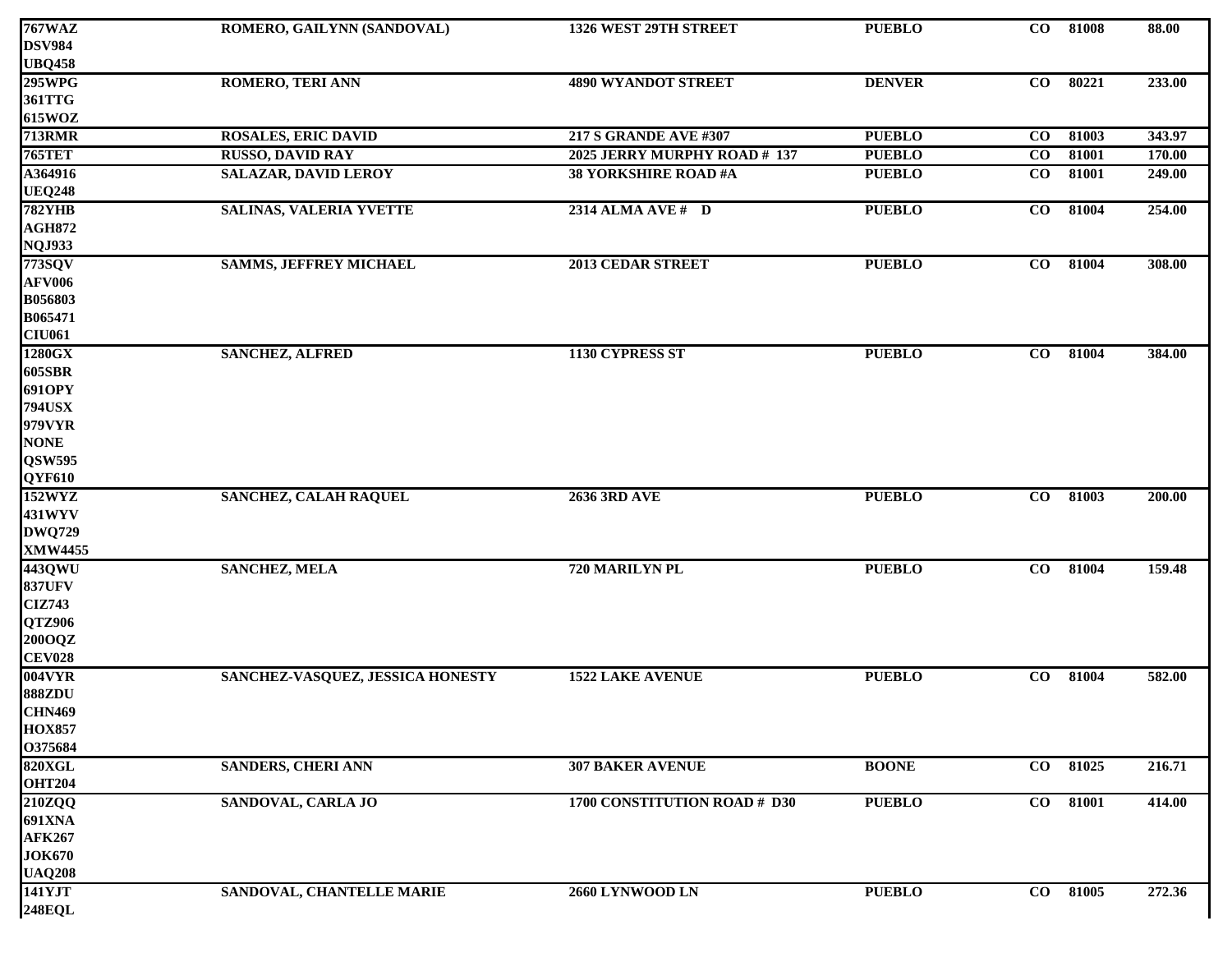| 570XGL        |                                   |                                |                    |           |       |        |
|---------------|-----------------------------------|--------------------------------|--------------------|-----------|-------|--------|
| <b>688RMR</b> |                                   |                                |                    |           |       |        |
| <b>777MCQ</b> | SANDOVAL, GABRIEL JOSEPH          | 1325 EAST 2ND STREET           | <b>PUEBLO</b>      | $\bf{CO}$ | 81001 | 102.63 |
| <b>AFK523</b> |                                   |                                |                    |           |       |        |
| <b>AFV014</b> |                                   |                                |                    |           |       |        |
| <b>152UFW</b> | <b>SATHER, RAQUELLE IRENE</b>     | 3312 WESTVIEW DRIVE            | <b>PUEBLO</b>      | $\bf{CO}$ | 81003 | 185.12 |
| <b>821XFC</b> |                                   |                                |                    |           |       |        |
| <b>QSR409</b> |                                   |                                |                    |           |       |        |
| 915WYU        | SAYLOR, URSULA M                  | <b>4600 SILOAM ROAD</b>        | <b>BEULAH</b>      | $\bf{CO}$ | 81023 | 254.00 |
| <b>BRH658</b> |                                   |                                |                    |           |       |        |
| <b>QST451</b> |                                   |                                |                    |           |       |        |
| <b>BRG003</b> | <b>SCARLETT, SEAN</b>             | <b>4913 PROSPECT DRIVE</b>     | <b>PUEBLO</b>      | $\bf CO$  | 81008 | 245.00 |
| 012MJL        | <b>SENA, BARBARA ANN</b>          | 1612 EAST 5TH STREET           | <b>PUEBLO</b>      | $\bf CO$  | 81001 | 363.37 |
| 050ZDZ        |                                   |                                |                    |           |       |        |
| <b>369MHQ</b> |                                   |                                |                    |           |       |        |
| <b>551YHB</b> |                                   |                                |                    |           |       |        |
| 963993M       |                                   |                                |                    |           |       |        |
| AEJC47        |                                   |                                |                    |           |       |        |
| <b>BWT626</b> |                                   |                                |                    |           |       |        |
| <b>KQZ570</b> |                                   |                                |                    |           |       |        |
| <b>ROZ059</b> |                                   |                                |                    |           |       |        |
| 601YHB        | SMITH, SANDRA LOUISE              | 932 EAST EVANS AVENUE          | <b>PUEBLO</b>      | $\bf{CO}$ | 81004 | 172.00 |
| <b>AFV248</b> |                                   |                                |                    |           |       |        |
| <b>DWQ532</b> |                                   |                                |                    |           |       |        |
| <b>HOY671</b> |                                   |                                |                    |           |       |        |
| <b>HOY672</b> |                                   |                                |                    |           |       |        |
| <b>723LXL</b> | <b>SMITH, STEPHANIE LYNN</b>      | 1215 EAST 5TH STREET           | <b>PUEBLO</b>      | $\bf CO$  | 81001 | 377.00 |
| <b>AGH863</b> |                                   |                                |                    |           |       |        |
| QUF034        |                                   |                                |                    |           |       |        |
| 562QXD        | <b>SOLANO, SHELBY L</b>           | 2201 CHATALET LANE             | <b>PUEBLO</b>      | $\bf{CO}$ | 81005 | 88.00  |
| <b>436KFV</b> | <b>SOTELO, MICIS</b>              | 1449 WABASH                    | <b>PUEBLO</b>      | $\bf{CO}$ | 81004 | 349.50 |
| <b>652WPH</b> |                                   |                                |                    |           |       |        |
| <b>848DVC</b> |                                   |                                |                    |           |       |        |
| 977HVY        |                                   |                                |                    |           |       |        |
| <b>AGH136</b> |                                   |                                |                    |           |       |        |
| <b>CHN985</b> |                                   |                                |                    |           |       |        |
| <b>JOA127</b> |                                   |                                |                    |           |       |        |
| <b>JOA965</b> | SOTO, KATRINA KRISTINE            | <b>847 FRONTIER STREET</b>     | <b>PUEBLO</b>      | $\bf{CO}$ | 81006 | 309.00 |
| <b>896WPJ</b> | STANFORD, BIANCA DENISE (HERRERA) | <b>1641 EAST 7TH STREET</b>    | <b>PUEBLO</b>      | $\bf{CO}$ | 81001 | 166.00 |
| <b>CHX890</b> | <b>STEELE, MORRIS MCKENZIE</b>    | 1625 BONFORTE BLVD # 12A       | <b>PUEBLO</b>      | $\bf CO$  | 81001 | 220.00 |
| <b>DBQ725</b> |                                   |                                |                    |           |       |        |
| 334QXC        | STEPHENSON, ADAM DOUGLAS          | <b>1723 BEULAH AVENUE</b>      | <b>PUEBLO</b>      | $\bf CO$  | 81004 | 220.00 |
| 372YVA        |                                   |                                |                    |           |       |        |
| <b>501WPE</b> |                                   |                                |                    |           |       |        |
| <b>884MEQ</b> |                                   |                                |                    |           |       |        |
| <b>OAX230</b> |                                   |                                |                    |           |       |        |
| <b>CIW359</b> | STEPHENSON, CHRISTOPHER GEORGE    | 2327 WEST STREET               | <b>PUEBLO</b>      | $\bf{CO}$ | 81003 | 245.00 |
| AELP43        | <b>STEWARD, RENEE LYNNE</b>       | <b>661 SOUTH JOAQUIN DRIVE</b> | <b>PUEBLO WEST</b> | $\bf CO$  | 81007 | 220.00 |
| <b>JOA376</b> |                                   |                                |                    |           |       |        |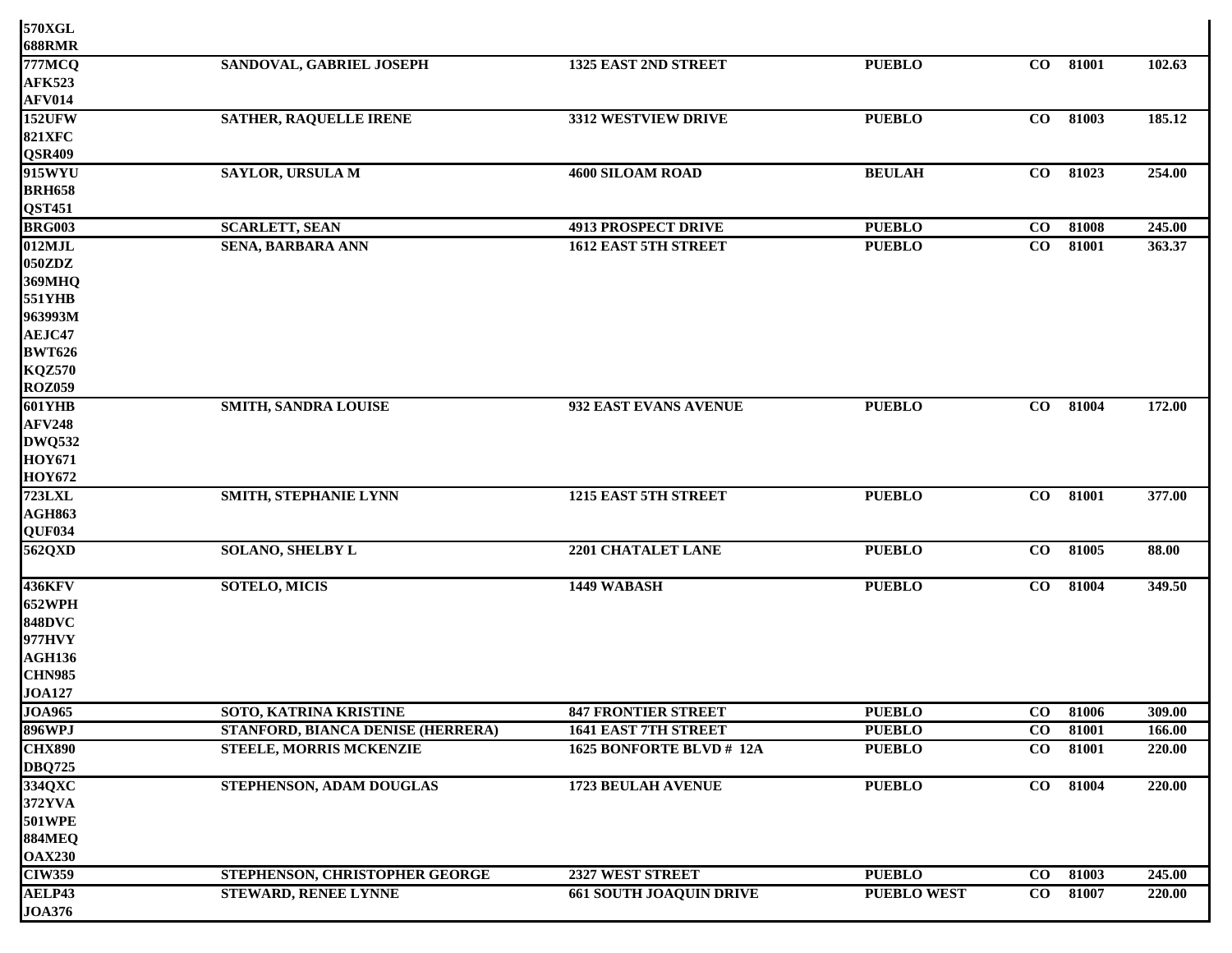| <b>205UGI</b>            | STEWART, ANDREA HOPE               | 111 1/2 EAST EVANS AVENUE       | <b>PUEBLO</b>      | $\bf CO$  | 81004    | 170.00 |
|--------------------------|------------------------------------|---------------------------------|--------------------|-----------|----------|--------|
| <b>420VGB</b>            | STEWART, AUDRAJO LEIGH             | <b>1917 EAST 7TH STREET</b>     | <b>PUEBLO</b>      | $\bf CO$  | 81001    | 251.31 |
| A51446                   |                                    |                                 |                    |           |          |        |
| <b>JOC059</b>            |                                    |                                 |                    |           |          |        |
| 229248                   | <b>STRANG, SARAH LOUISE</b>        | <b>331 EAST BYRD DRIVE</b>      | <b>PUEBLO WEST</b> | $\bf CO$  | 81007    | 264.00 |
| <b>BWP356</b>            |                                    |                                 |                    |           |          |        |
| <b>CIZ704</b>            |                                    |                                 |                    |           |          |        |
| <b>798DQI</b>            | <b>SUTTON, JACQUELINE MARIE</b>    | <b>1910 ST CLAIR AVE</b>        | <b>PUEBLO</b>      | $\bf CO$  | 81004    | 336.00 |
| 2D4GP44L06R789547        | <b>TAYLOR, MARY LOUISE</b>         | <b>513 W 9TH ST</b>             | <b>PUEBLO</b>      | $\bf{CO}$ | 81003    | 340.30 |
| QUB606                   |                                    |                                 |                    |           |          |        |
| 981UCT                   | <b>TENORIO, DON WESLEY</b>         | 379 MT BROSS AVE                | <b>SEVERANCE</b>   | $\bf{CO}$ | 80550    | 166.00 |
| 43650                    | THOMAS, LEVI DAVID                 | 3801 FAIRFIELD LANE             | <b>PUEBLO</b>      | $\bf CO$  | 81005    | 245.00 |
| 702638                   | TILLEY, JOCELYN                    | 911 WEST 17TH STREET            | <b>PUEBLO</b>      | $\bf CO$  | 81003    | 220.00 |
| 709272                   |                                    |                                 |                    |           |          |        |
| <b>AGF730</b>            |                                    |                                 |                    |           |          |        |
| <b>CHR821</b>            |                                    |                                 |                    |           |          |        |
| <b>CHR822</b>            |                                    |                                 |                    |           |          |        |
| <b>NQJ791</b>            |                                    |                                 |                    |           |          |        |
| <b>CHR162</b>            | TINSLEY, GEORGE LAFAYETTE          | 2200 EAST 8TH STREET            | <b>PUEBLO</b>      | $\bf CO$  | 81001    | 215.00 |
| <b>DHM907</b>            |                                    |                                 |                    |           |          |        |
| 973XFC                   | <b>TRISTE, KERISHA NOEL</b>        | 729 SAN ANGELO AVENUE           | <b>PUEBLO</b>      | $\bf{CO}$ | 81005    | 289.00 |
| BFFM26                   |                                    |                                 |                    |           |          |        |
| <b>AFB305</b>            | TRUJILLO, ANGELICA MONIQUE         | 215 NORTH SANTA FE AVENUE # 102 | <b>PUEBLO</b>      | $\bf CO$  | 81003    | 308.00 |
| <b>DHS592</b>            |                                    |                                 |                    |           |          |        |
| 517GGH                   | <b>TRUJILLO, RICHARD</b>           | 25 AMHERST AVE # 2              | <b>PUEBLO</b>      | $\bf CO$  | 81005    | 330.00 |
| 547SBN                   |                                    |                                 |                    |           |          |        |
| $070$ GPN                | TRUJILLO-HUBBARD, DESIREE MICHELLE | 25 SMALL AVE                    | <b>PUEBLO</b>      | $\bf CO$  | 81004    | 202.97 |
| <b>DHM202</b><br>498453J |                                    |                                 |                    |           |          |        |
| <b>XJO147</b>            | <b>TUCKER, COREY MATTHEW</b>       | 27200 COUNTY ROAD 313 # 57      | <b>BUENA VISTA</b> | $\bf CO$  | 81211    | 603.00 |
| 130WFW                   | VALDEZ, AMANDA ARELLE              | <b>256 EAST HEMLOCK DRIVE</b>   | <b>PUEBLO WEST</b> | $\bf CO$  | 81007    | 457.60 |
| 367POB                   |                                    |                                 |                    |           |          |        |
| 105SBO                   | VALDEZ, ANDREW RALPH               | <b>14 LOCH LOMOND LN</b>        | <b>PUEBLO</b>      | $\bf CO$  | 81001    | 186.00 |
| 217OPY                   |                                    |                                 |                    |           |          |        |
| 303DQL                   |                                    |                                 |                    |           |          |        |
| <b>AVQ520</b>            |                                    |                                 |                    |           |          |        |
| <b>228MIQ</b>            | <b>VALDEZ, RONALD RAY</b>          | <b>1532 ALEXANDER CIRCLE</b>    | <b>PUEBLO</b>      | $\bf CO$  | 81001    | 377.00 |
| <b>KQZ680</b>            |                                    |                                 |                    |           |          |        |
| <b>QSR307</b>            |                                    |                                 |                    |           |          |        |
| <b>113WYP</b>            | VALERIO, MARCELLO KIRT             | 3717 RINGTAIL                   | <b>PUEBLO</b>      | $\bf CO$  | 81005    | 562.00 |
| <b>502SQS</b>            |                                    |                                 |                    |           |          |        |
| <b>657JXC</b>            |                                    |                                 |                    |           |          |        |
| 911DCI                   |                                    |                                 |                    |           |          |        |
| <b>VFI7674</b>           |                                    |                                 |                    |           |          |        |
| <b>CIS807</b>            | VAUGHAN, BRITTANEE                 | 3042 CANDICE LANE               | <b>PUEBLO</b>      | $\bf CO$  | 81003    | 396.00 |
| <b>KQZ933</b>            |                                    |                                 |                    |           |          |        |
| 2251967                  | <b>VELARDE, MICHAEL ANTHONY</b>    | <b>12 TAMAR COURT</b>           | <b>PUEBLO</b>      |           | CO 81005 | 453.00 |
| 3GNFK16387G221905        |                                    |                                 |                    |           |          |        |
| 835DZJ                   |                                    |                                 |                    |           |          |        |
| 965NLQ                   |                                    |                                 |                    |           |          |        |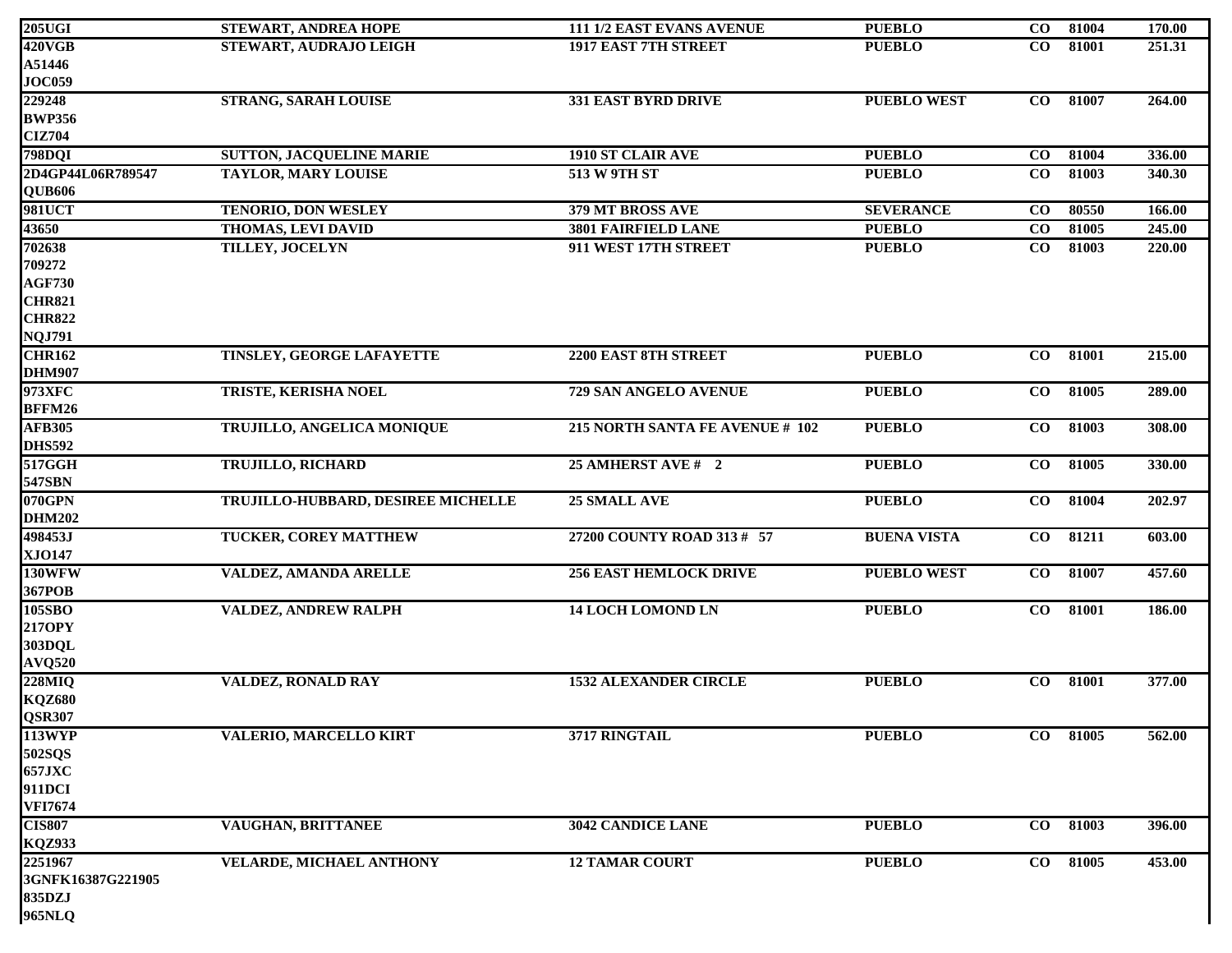| <b>CHP896</b>     |                                  |                                    |                    |          |                   |        |
|-------------------|----------------------------------|------------------------------------|--------------------|----------|-------------------|--------|
| <b>CHS369</b>     |                                  |                                    |                    |          |                   |        |
| <b>JOF192</b>     |                                  |                                    |                    |          |                   |        |
| <b>NQJ699</b>     |                                  |                                    |                    |          |                   |        |
| <b>NQK013</b>     |                                  |                                    |                    |          |                   |        |
| <b>UEQ755</b>     |                                  |                                    |                    |          |                   |        |
| <b>408WEW</b>     | VELASQUEZ, CHRISTIAN JAMES       | 11962 BELLAIRE ST #E               | <b>THORNTON</b>    | $\bf CO$ | 80233             | 220.00 |
| <b>UOF851</b>     |                                  |                                    |                    |          |                   |        |
| <b>AFB272</b>     | VELASQUEZ, MONIQUE LYNN (CHAVEZ) | <b>2800 RICE</b>                   | <b>PUEBLO</b>      | $\bf CO$ | 81005             | 171.04 |
| <b>CQC649</b>     |                                  |                                    |                    |          |                   |        |
| <b>UCQ566</b>     |                                  |                                    |                    |          |                   |        |
| 082MFQ            | <b>VERGARA, MARIANA</b>          | 2117 WEST 14TH STREET              | <b>PUEBLO</b>      | $\bf CO$ | 81003             | 265.00 |
| 918MJK            |                                  |                                    |                    |          |                   |        |
| <b>CIX022</b>     |                                  |                                    |                    |          |                   |        |
| $021$ VYN         | VIALPANDO, SONYA R               | 915 E 3RD ST                       | <b>PUEBLO</b>      | $\bf CO$ | 81001             | 215.00 |
| 101MJQ            |                                  |                                    |                    |          |                   |        |
| 11187GP           |                                  |                                    |                    |          |                   |        |
| <b>708YUY</b>     |                                  |                                    |                    |          |                   |        |
| 748DQJ            |                                  |                                    |                    |          |                   |        |
| <b>833HVX</b>     |                                  |                                    |                    |          |                   |        |
| <b>BRE904</b>     |                                  |                                    |                    |          |                   |        |
| JN1CA21D7VT820060 |                                  |                                    |                    |          |                   |        |
| 348WPA            | VIGIL, JODY JANETTE (KABER)      | 1915 TORONTO ST                    | <b>PUEBLO</b>      | $\bf CO$ | 81004             | 298.00 |
| <b>783QXS</b>     |                                  |                                    |                    |          |                   |        |
| <b>853QEZ</b>     |                                  |                                    |                    |          |                   |        |
| <b>OAY625</b>     |                                  |                                    |                    |          |                   |        |
| 1301043           | VIGIL, ORLANDO LEE               | <b>348 EAST STANLEY DRIVE</b>      | <b>PUEBLO WEST</b> | $\bf CO$ | 81007             | 235.00 |
| 027110K           |                                  |                                    |                    |          |                   |        |
| 3R187120          |                                  |                                    |                    |          |                   |        |
| 876154Y           |                                  |                                    |                    |          |                   |        |
| 377WYY            | VIGIL, RAQUEL LEE                | <b>1409 LAGUNA STREET</b>          | <b>PUEBLO</b>      | $\bf CO$ | 81006-1304 220.00 |        |
| <b>BRH134</b>     |                                  |                                    |                    |          |                   |        |
| <b>CIZ016</b>     |                                  |                                    |                    |          |                   |        |
| <b>JOJ244</b>     |                                  |                                    |                    |          |                   |        |
| 948WPA            | <b>WALLER, RONALD DEAN JR</b>    | 522 ORANGE ST                      | <b>PUEBLO</b>      | $\bf CO$ | 81005             | 204.00 |
| 978VYO            |                                  |                                    |                    |          |                   |        |
| <b>AHK964</b>     |                                  |                                    |                    |          |                   |        |
| <b>AOF898</b>     | <b>WALSTON, AUDRA BETH</b>       | 1004 PARK AVENUE #2                | <b>CANON CITY</b>  | $\bf CO$ | 81212             | 245.00 |
| <b>BWS634</b>     | <b>WASHNOCK, BETHANY ROSE</b>    | 417-1/2 NORTH SANTA FE AVENUE # 15 | <b>PUEBLO</b>      | $\bf CO$ | 81003             | 215.00 |
| <b>KQY143</b>     |                                  |                                    |                    |          |                   |        |
| 519POC            | <b>WHEELER, MARTY BETH</b>       | <b>813 NORTH GREENWOOD</b>         | <b>PUEBLO</b>      |          | CO 81003          | 574.37 |
| 956GQA            |                                  |                                    |                    |          |                   |        |
| A602257           |                                  |                                    |                    |          |                   |        |
| <b>AFI635</b>     |                                  |                                    |                    |          |                   |        |
| <b>CHR585</b>     |                                  |                                    |                    |          |                   |        |
| 019KOM            | <b>WHITE, GEORGE STEVE</b>       | <b>48 MC GREGOR RD</b>             | <b>PUEBLO</b>      |          | CO 81001          | 220.00 |
| 452WOX            |                                  |                                    |                    |          |                   |        |
| <b>483VYS</b>     |                                  |                                    |                    |          |                   |        |
| <b>535OFX</b>     |                                  |                                    |                    |          |                   |        |
| <b>548UFY</b>     |                                  |                                    |                    |          |                   |        |